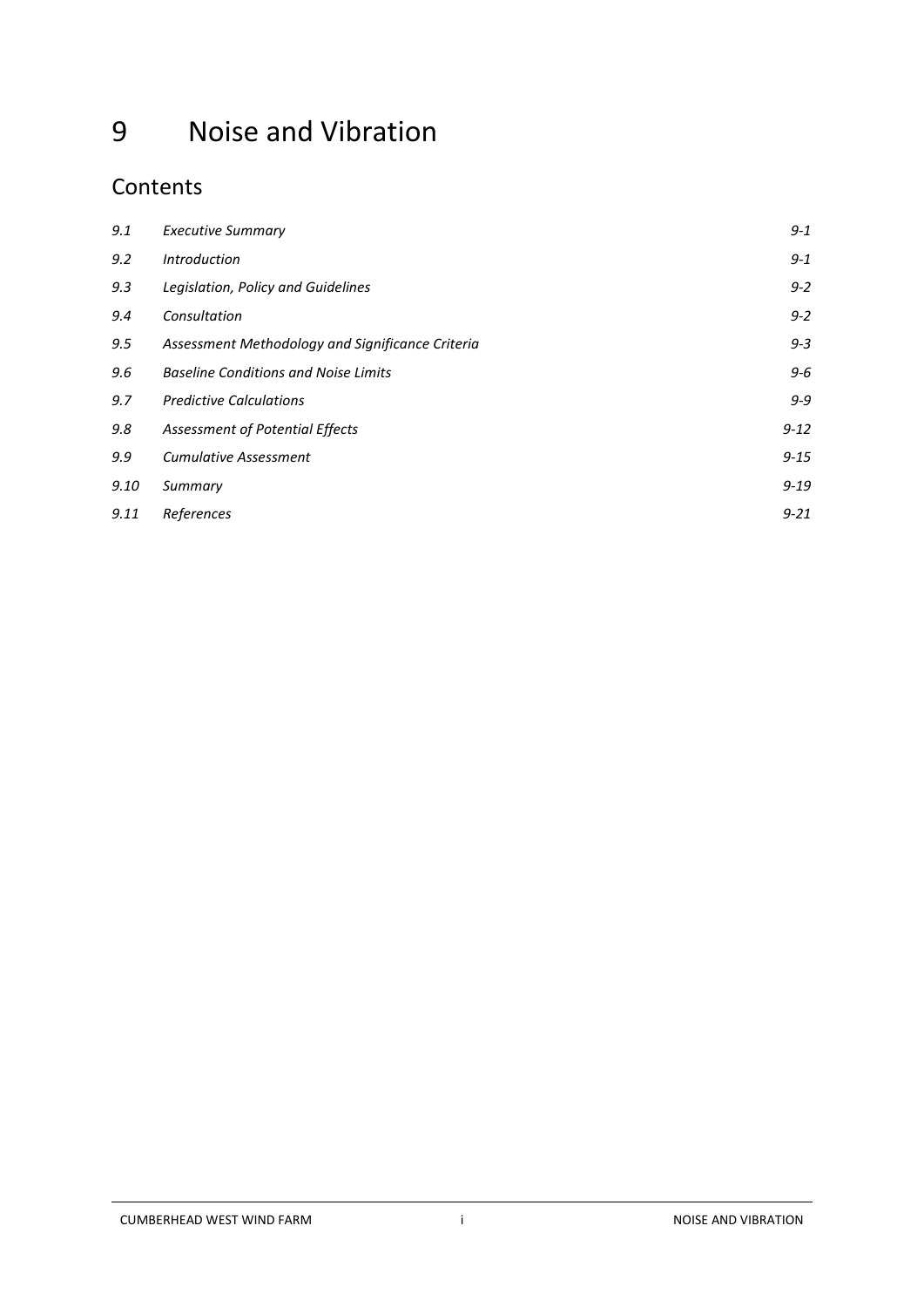This page is intentionally blank.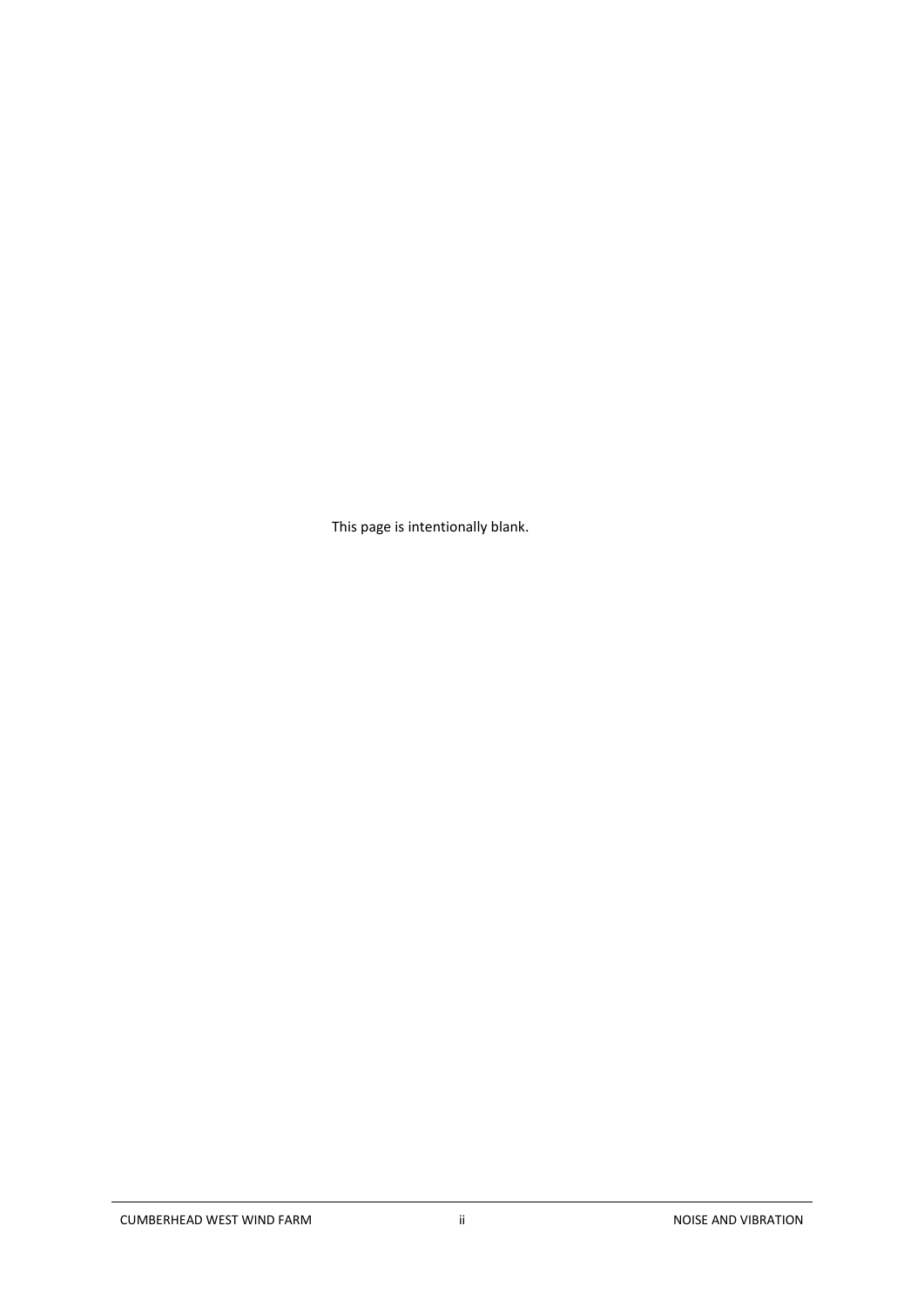# 9 Noise and Vibration

### <span id="page-2-0"></span>9.1 Executive Summary

- 9.1.1 This chapter evaluates the noise and vibration effects of the Proposed Development. The levels of noise and vibration likely to occur at local residential properties as a result of the operation of the proposed wind turbines have been assessed in respect of the Proposed Development in isolation, and cumulatively with other local wind farm developments. Potential noise and vibration effects from construction activities and any borrow pit workings have also been assessed.
- 9.1.2 The assessment in this chapter was carried out using the noise data for the Siemens Gamesa 6.0- 155- turbine which was determined to be the 'worst case', *i.e.* noisiest turbine, from a range of candidate turbines considered for the Proposed Development.
- 9.1.3 The noise and vibration assessment was conducted on the basis that the noise limits in the planning conditions for neighbouring and recently consented sites will be appropriate to the Proposed Development. The assessment shows that the Proposed Development will meet all the conditions regarding noise and vibration contained within the recent consents for wind energy development on adjacent sites, and it is concluded that there will be no significant residual effects on nearby residential properties in terms of noise immission or ground-borne vibration.

## <span id="page-2-1"></span>9.2 Introduction

- 9.2.1 Background noise levels were surveyed in 2012 and 2015 in connection with adjacent (consented) wind farms developed by the Applicant. The results of the 2012 and 2015 surveys were considered appropriate for use in the recent applications for the neighbouring Douglas West Wind Farm, Douglas West Extension and Hagshaw Hill Repowering projects between 2015 and 2019.
- 9.2.2 No further background noise surveys have been carried out in connection with the Proposed Development, because the background levels, i.e. the levels with no operational turbines, are no longer measurable. Noise surveys at locations already affected by existing wind energy developments are proscribed by ETSU-R-97 *The Assessment and Rating of Noise from Wind Farms* at page 58 (in relation to cumulative impact) which specifically states that an existing wind farm "*should not be considered as part of the prevailing background noise*". That paragraph of the appropriate guidance also makes it clear that absolute noise limits and margins above background should relate to the cumulative effect of all wind turbines in the area in order to assess the likely impact of the wind turbine generators on noise-sensitive receptors. Planning conditions were set by South Lanarkshire Council (SLC) when planning permission was granted for the nearby Douglas West Wind Farm in 2018, and these noise limits and conditions previously set down remain appropriate for the protection of nearby receptors in respect of the Proposed Development. This approach was agreed with SLC in July 2020.
- 9.2.3 The assessment is made against the guidelines available for wind energy developments as noted in Section 9.3.5 below. Particular attention is paid to the ETSU-R-97 report referenced above, the latest *Onshore wind energy planning conditions guidance note* (Renewables Advisory Board and the Department for Business, Enterprise and Regulatory Reform, BERR) and the Institute of Acoustics' (IOA) *Good Practice Guide on the application of ETSU-R-97*, May 2013 together with its supplementary guidance notes published in 2014.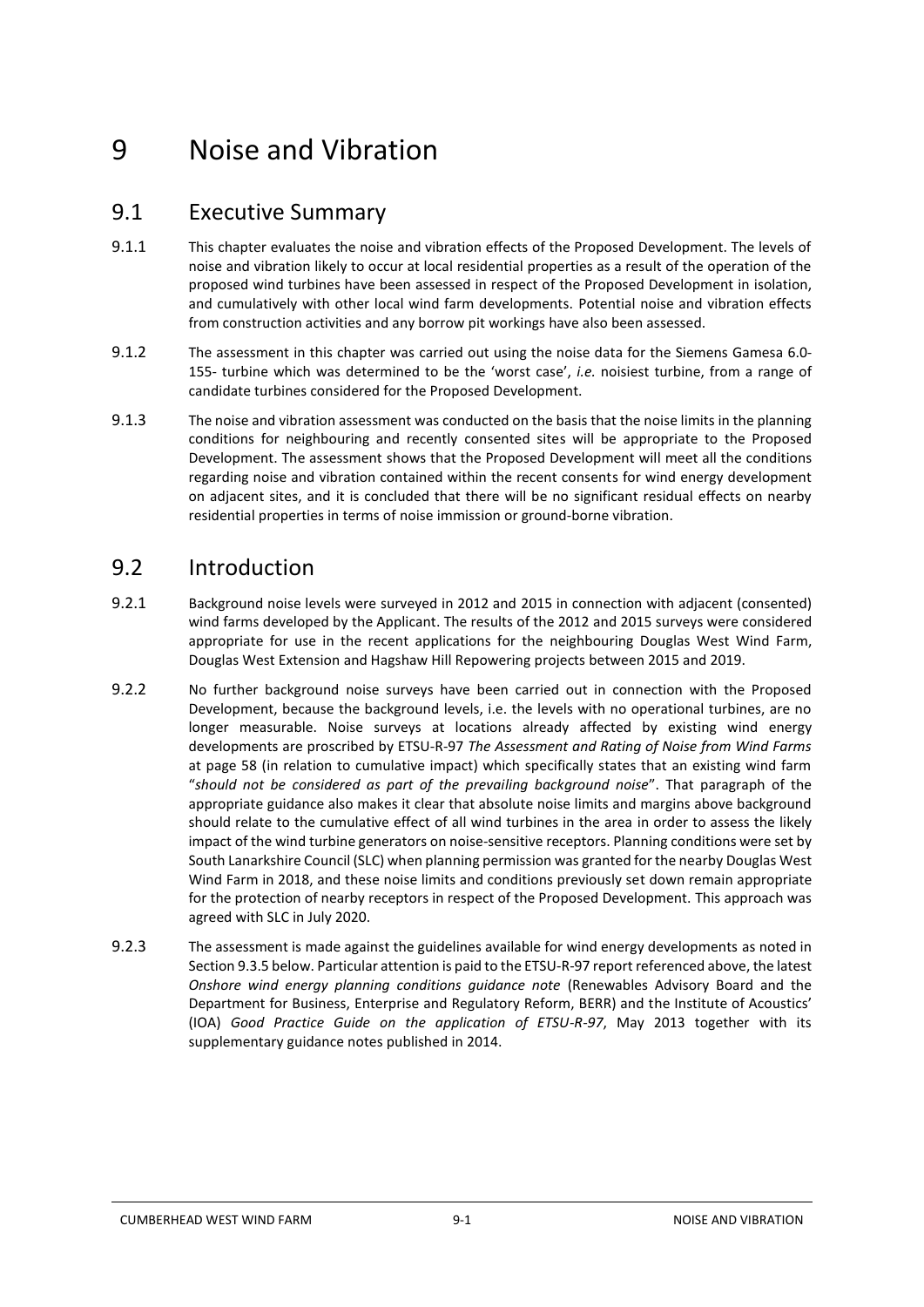# <span id="page-3-0"></span>9.3 Legislation, Policy and Guidelines

#### *Legislation*

9.3.1 The *Control of Pollution Act 1974* sets out legislation relating to noise from construction sites, from plant and machinery and from other sources, and discusses Best Practicable Means and codes of practice for minimising noise.

#### *Planning Policy*

- 9.3.2 Energy policy in Scotland has been specifically reserved to the UK parliament, but planning is a matter that has been devolved to the Scottish Government. The Scottish Government has previously stated that ETSU-R-97, supplanted by guidance on best practice, should be used to assess environmental noise from wind turbines (Scottish Government, 2014).
- 9.3.3 Chapter 5 sets out the planning policy framework that is relevant to the EIA. Of relevance to the noise and vibration assessment presented within this chapter, regard has been given to Paragraph 169 of Scottish Planning Policy, which notes that noise impacts on individual dwellings and communities are to be considered in development management for energy developments. The Scottish Government's Onshore Wind Policy Statement published in December 2017, reaffirmed the existing onshore wind policy in this regard.
- 9.3.4 Relevant SLC policy relating to the assessment of noise from onshore wind farms is found in the South Lanarkshire Local Development Plan (2015), and SLC Supplementary Guidance 10 Renewable Energy (2015). Part 10b of the assessment checklist (Table 7.1) states that "*all applications for wind turbine developments should be accompanied by a site specific noise assessment*".

#### *Guidance*

- 9.3.5 Due notice has been taken of the following guidance and recommendations:
	- The Working Group on Noise from Wind Turbines The Assessment & Rating of Noise from Wind Farms (ETSU-R-97) (1996)
	- (Institute of Acoustics, 2013) Good Practice Guide to the Application of ETSU-R-97 for the Assessment and Rating of Wind Turbine Noise (IOA Good Practice Guide) and associated Supplementary Guidance Notes
	- Planning Advice Note (PAN) PAN1/2011 Planning and Noise. Information and advice on noise impact assessment methods is provided in the associated Technical Advice Note Assessment of Noise
	- (Institute of Acoustics, 2009) Bulletin Article Volume 34 No. 2, March / April 2009
	- ISO 9613-2:1996 Acoustics -- Attenuation of Sound during Propagation Outdoors -- Part 2: General Method of Calculation

### <span id="page-3-1"></span>9.4 Consultation

9.4.1 The Environmental Health department at SLC was consulted before the original background noise surveys most appropriate to the Proposed Development were carried out in 2012 and 2015 for the neighbouring Douglas West Wind Farm. The Environmental Health Officer (EHO) was consulted again in 2017 in connection with the tip height extension application for the Douglas West Wind Farm (CL/17/0477) in order to discuss the scope of any further background noise survey work and whether the results of the 2012 and 2015 surveys could still be considered valid. In that case, it was agreed that no repeat background noise monitoring should be undertaken at any locations because so many additional turbines had been brought into operation in recent years. This position remained the same for the Hagshaw Hill Repowering and Douglas West Extension applications in 2018 and 2019 respectively.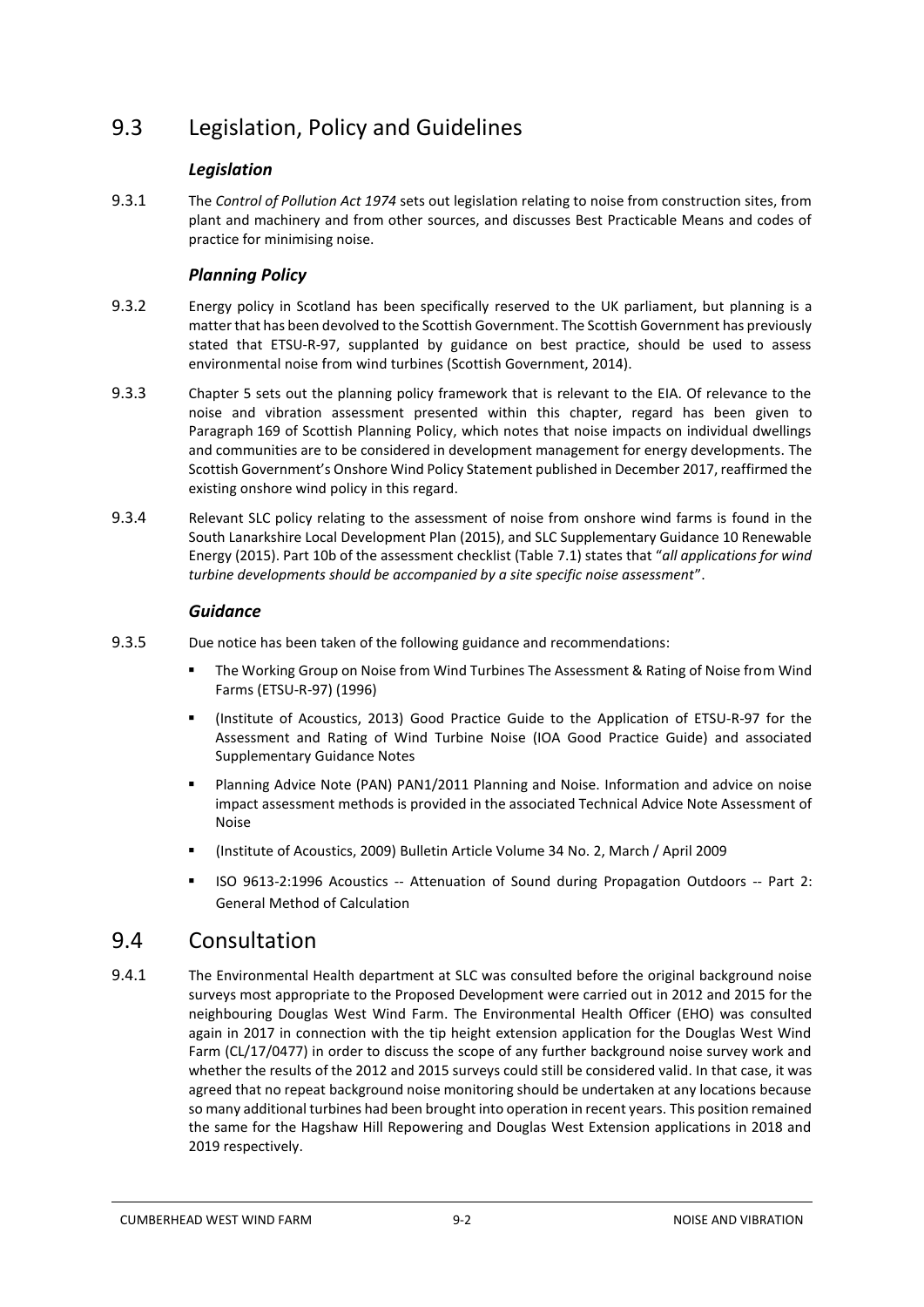9.4.2 Through consultation with the SLC Environmental Health department on the Proposed Development on 14 July 2020 it was agreed again that it was neither necessary nor advisable to repeat the background noise measurements at any locations because of the numbers of additional turbines that had since been brought into operation. Furthermore, the current Covid-19 pandemic rendered it impracticable or impossible to conduct noise surveys. Additional background noise measurements were therefore not undertaken in connection with the Proposed Development.

# <span id="page-4-0"></span>9.5 Assessment Methodology and Significance Criteria

#### *Study Area*

- 9.5.1 Preliminary noise predictions for a matrix of 21 turbines indicated the area within which a noise immission level of 35dB LA90,10min could be exceeded. The extent of this area depends on the disposition of the nearest turbines to the receptor in question, and the area possibly affected by noise from the Proposed Development could extend to 5 km from the site boundary, although at such distance the noise immission level will be considerably less than 35 dB. Within the area subject to more than approximately 30 dB, the nearest noise-sensitive locations to any turbine were identified so that noise predictions could be made for all residential properties in accordance with the relevant guidance. It is worthy of note that in any given direction from the Proposed Development, if the noise impact is acceptable at the nearest noise-sensitive location then it must necessarily also be acceptable at more distant locations.
- 9.5.2 Given that the separation distances between the Proposed Development and the nearest residential properties are of the order of hundreds of metres, vibration effects would be imperceptible, meaning that only a brief qualitative vibration assessment was necessary. The levels of vibration depend not only on the input excitation, but also on the ground conditions close to the surface (in the unconsolidated layer) and the nature of the property in which vibration might be detected. None of these can be predicted other than in terms of the order of magnitude.

#### *Methodology*

#### **PAN45 and Subsequent Web-based Guidance**

- 9.5.3 Until early 2011 Planning Advice Note 45 specified the issues that should be taken into account by local planning authorities when assessing the development of renewable energy projects. Regarding wind turbines in particular, the guidance stated that the framework for the measurement of wind farm noise in the ETSU-R-97 report (see below) should be followed by applicants and consultees, and used by planning authorities to assess and rate noise from such developments, until such time as an update was available. PAN 45 also cited the UK Government's statement regarding the findings of the Salford University report into aerodynamic modulation of turbine noise, which concludes that there is no evidence of health effects arising from infrasound or low frequency noise generated by turbines.
- 9.5.4 In March 2011 PAN 45 was revoked and replaced by web-based planning guidance on renewable energy. This web-based guidance refers to ETSU-R-97 as a framework for the measurement of wind farm noise which should be followed by applicants and consultees, and used by planning authorities to assess and rate noise from wind energy developments, until such time as an update is available. It goes on to cite ETSU-R-97, stating that it *'…gives indicative noise levels thought to offer a reasonable degree of protection to wind farm neighbours, without placing unreasonable burdens on wind farm developers, and suggests appropriate noise conditions'*.

#### **ETSU-R-97**

#### *Background noise*

9.5.5 A development of this type should be assessed using ETSU-R-97, since the current web-based guidance recommends this approach. The report describes a framework for the measurement of turbine noise and indicates desirable noise levels, so that without placing unreasonable restrictions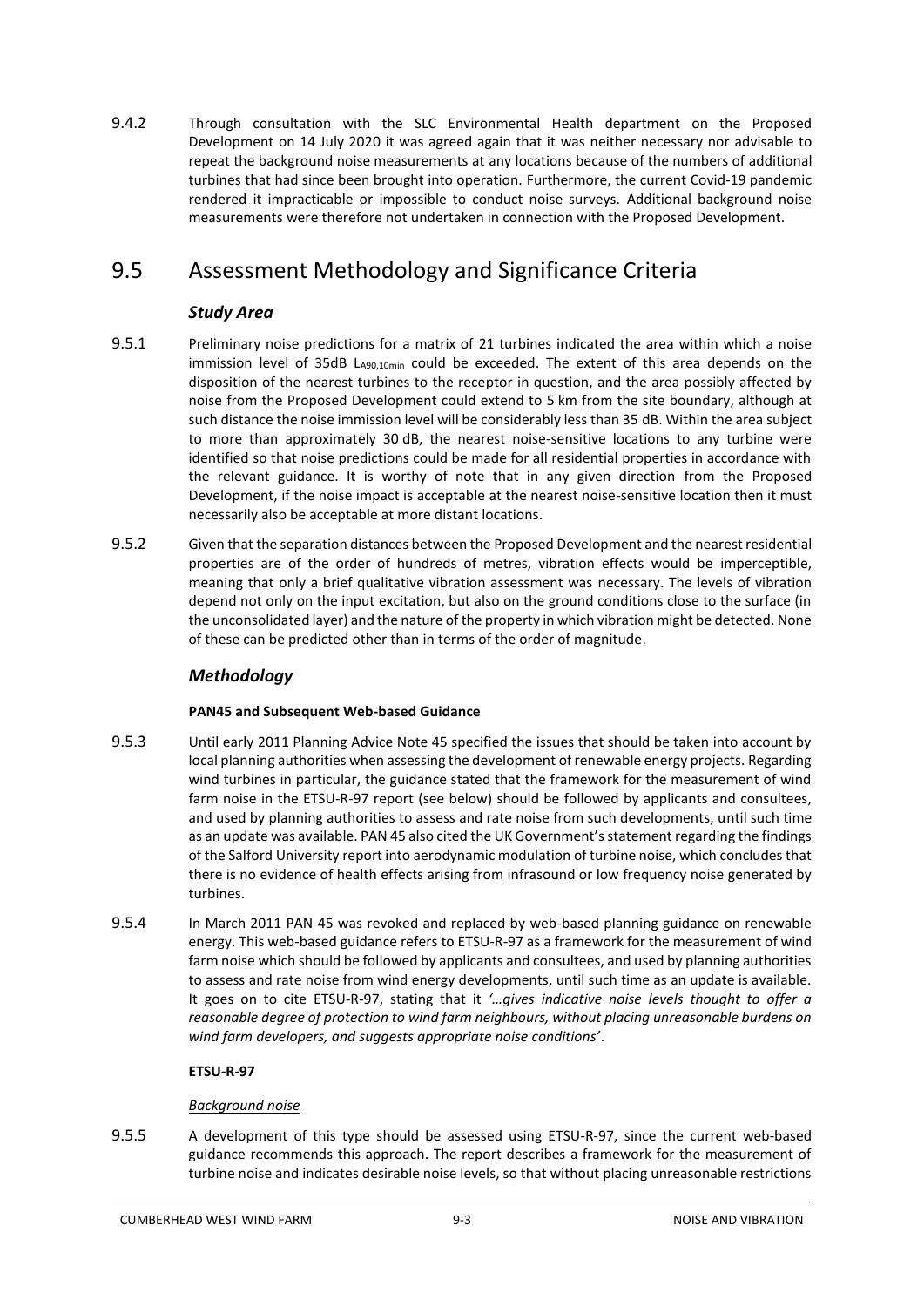on wind energy developments, neighbouring residential properties can be protected from excessive noise. A primary objective of the report is to suggest noise limits in a form suitable for adoption as planning conditions. The Noise Working Group that produced the report considered that absolute noise limits regardless of wind speeds were not suited to wind energy schemes in the UK, and that it was more appropriate in the majority of cases to set noise limits relative to background noise.

- 9.5.6 The background noise levels are to be measured over a range of wind speeds so that the impact of turbine noise, which is also wind-speed dependant, can be evaluated. The parameters to be measured include the equivalent continuous noise level and the 90 % exceedance level. The equivalent continuous noise level LAeq is the noise level in 'A' weighted decibels which, if present for the entire measurement period, would produce the same sound energy to be received as was actually received as a result of the real, time-varying signal. The abbreviation often includes a specification of the time period (such as 1 hour, or 5 minutes) indicating the period of time to which the measured value has been normalised; for example, 'LAeq,1h'.
- 9.5.7 The statistical indicator of the form  $L_n$  resulting from an environmental noise measurement is the level which was exceeded for *n* percent of the measurement period. Thus, an LA90 of 40 dB means that an A-weighted sound pressure level of 40 dB was exceeded at the microphone for 90 % of the measurement period. Any value of *n* between 0 and 100 is meaningful, but the indices most widely used in the UK are LA90, LA50 and LA10. The LA90 index is generally taken to be representative of the steady background noise level. The LA<sub>50</sub> is the arithmetic average of all the instantaneous values during the measurement period. The principal use of L<sub>A10</sub> is in the assessment of road traffic noise. Again, the time period over which the measurement took place can be specified, so the  $L_{A90,10min}$  is the level which was exceeded for 90 % of a ten-minute measurement period: in other words, the level was exceeded for nine of the ten minutes.
- 9.5.8 One of the most important recommendations in the ETSU-R-97 report is that the statistical index LA90,10min should be used for both the background noise and the wind farm noise. This allows reliable measurements to be made without them being corrupted by louder, transitory noise events from other sources, which would be unavoidable in the countryside. The report notes that for a typical turbine the LA90,10min is between 1.5 and 2.5 dB lower than the LAeq over the same measurement period. This is worthy of note because for conventional noise measurements in the environment, the LAeq index is generally regarded as the most appropriate descriptor, and it is normal practice to use it when noise limits are being set. In the present assessment, a constant difference of 2 dB between the LA90,10min and the LAeq is assumed.
- 9.5.9 A methodology is provided in ETSU-R-97 for the measurement of background noise levels under various wind conditions. The report recommends that data which may be corrupted by extraneous noise sources, including periods when rain falls or when watercourses have abnormally high flows, should be discarded. At all times, the noise levels measured in the environment are to be correlated with wind speed measurements at the site, at a reference height of 10 m above ground. Because the noise levels can vary by several decibels at any given wind speed, a curve is to be fitted to the raw data (having discarded measurements that were possibly rain-affected, as noted above) in order to determine the typical variation in background noise level with wind speed. The exercise is carried out for 'quiet' daytime amenity periods and night-time periods, defined as follows. Daytime amenity periods are from 18.00h to 23.00h on weekdays, 13.00h to 23.00h on Saturdays, and all day Sunday. Night-time is between 23.00h and 07.00h daily. All other periods (weekdays and Saturday mornings) are defined as normal daytime, when it would be expected that the ambient noise levels may be somewhat elevated because of human activity, distant road traffic, and natural noise sources.
- 9.5.10 No specific method is prescribed for the calculation of turbine noise, although there is a basic requirement for the sound power level of the machine to be determined by a standard test method (such as the International Energy Agency (IEA) Recommended Practice). It should be noted that background noise levels are to be determined by best-fit curves through the survey data once extraneous data points have been removed. The ETSU-R-97 report has been supplemented with good practice guidance published by the IOA; this is described below.

*Noise Limits*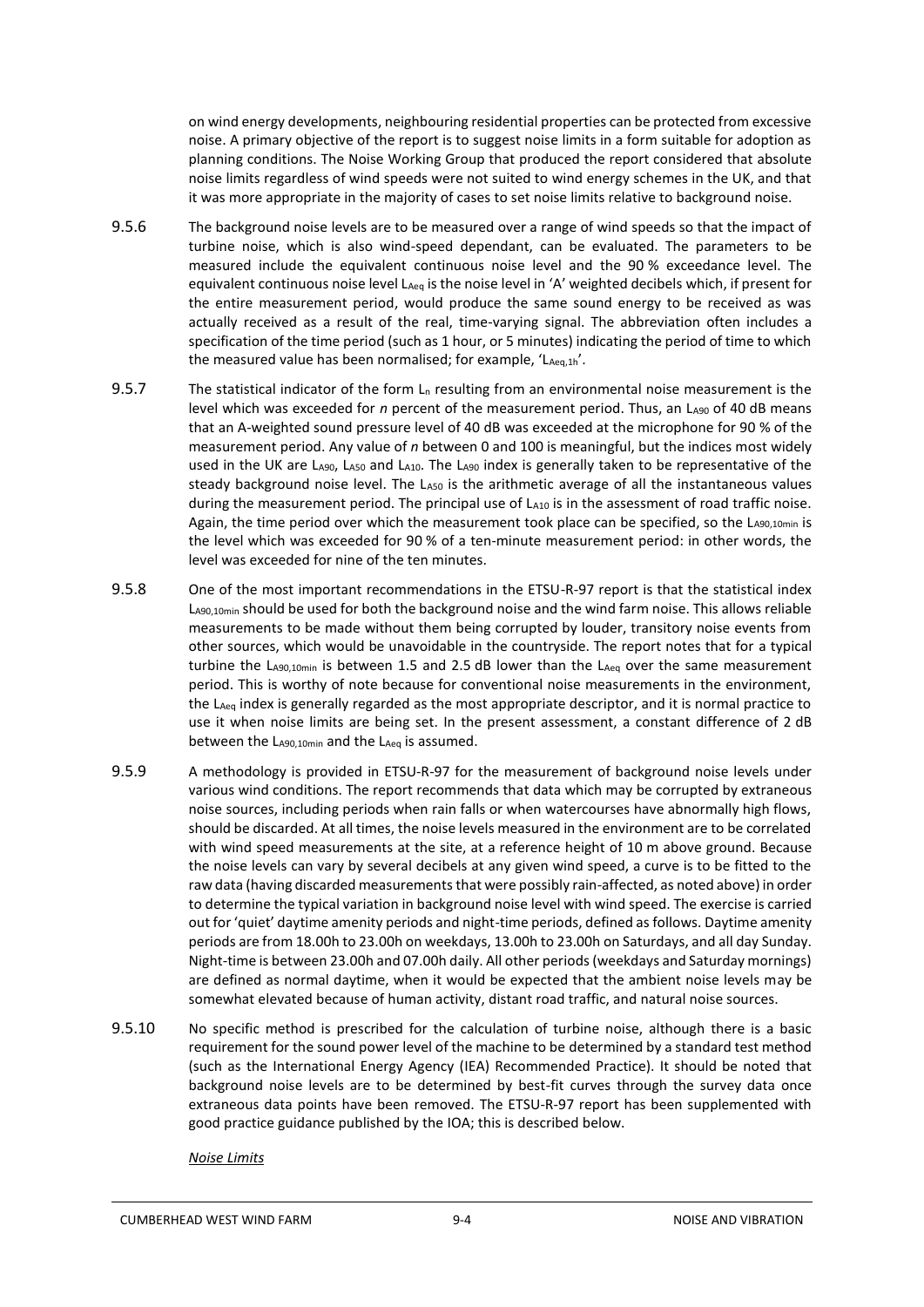- 9.5.11 The practice of controlling wind turbine noise by means of noise limits at the nearest noise-sensitive properties is appropriate to the Proposed Development, and this approach was agreed with SLC. Noise limits should be applied to external locations and should apply only to those areas frequently used for relaxation or activities for which a quiet environment is highly desirable. Noise limits were set relative to the background noise at the quietest of the noise-sensitive properties previously surveyed. Thus, the limits reflect the variation in both turbine source noise and background noise with wind speed. According to ETSU-R-97 and RAB/BERR guidance, separate noise limits should apply for daytime and for night-time, because during the night the emphasis should be on preventing sleep disturbance rather than protecting external amenity. Absolute noise limits and margins above background should relate to the cumulative effect of all turbines in the area contributing to the noise received at the properties in question. Noise from the turbine or combination of turbines should be limited to 5 dB above background for daytime and night-time, remembering that the background level of each period may be different.
- 9.5.12 The day-time level of the LA90,10min of wind farm noise should normally be limited to an absolute level within the range 35 to 40 dB or a wind-speed-dependent limit, whichever is the higher. Wherever the limit is set, the intention is to offer a reasonable degree of protection to the neighbours of turbines without placing unreasonable restrictions on developments.
- 9.5.13 A lower fixed limit of 43 dB is recommended for night-time. This was originally based on a sleep disturbance criterion of 35 dB(A) with an allowance of 10 dB for attenuation through an open window (free field to internal) and 2 dB subtracted to account for the use of LA90.10min rather than LAeq,10min.
- 9.5.14 Both the daytime and night-time lower fixed limits can be raised to 45 dB to increase the permissible margin above background where the occupier of the property in question has some financial interest in the project.

#### **Guidance on the use of ETSU-R-97**

#### *Acoustics Bulletin Article*

9.5.15 After some years of applying the ETSU-R-97 recommendations, there was a perceived need to update the guidance in order to keep it relevant to modern large turbines. A panel of acoustics practitioners in the field held a number of discussions, the product of which was an agreed procedure published in Acoustics Bulletin in the March/April 2009 issue (volume 34, number 2). In the years between the appearance of that publication and the date of this planning application, two enhancements or clarifications of ETSU-R-97 in the article have received widespread acceptance among local planning authorities and at Public Inquiries into wind farm applications. The enhancements relate to *(i)* the issue of site-specific wind shear and *(ii)* the assumptions to be made when predicting turbine noise at remote locations. These topics are also dealt with in the IOA Good Practice Guide.

#### *IOA Good Practice Guide (2013)*

- 9.5.16 The IOA Good Practice Guide includes a number of important recommendations, many of which originally appeared in the Acoustics Bulletin article of March/April 2009. The guide presents current good practice in the application of the ETSU-R-97 assessment methodology for all wind turbine developments above 50 kW, reflecting the original principles within that guidance and the results of research and experience since its 1996 publication. The document was prepared by an IOA working group but further comments were received from the relevant UK Government Oversight Group at DEFRA and absorbed into the Guide.
- 9.5.17 As far as the Proposed Development is concerned, the Guide is particularly relevant to the consideration of turbine noise emission characteristics (noise input data) and to the determination of background noise levels and wind speeds, and thus noise limits. A method of allowing for wind shear in situations where a full height meteorological mast is not available is also recommended in the Guide. Summary points are provided as numbered Summary Boxes (SB): those relevant to the present study are provided below with explanation. Additional supplementary guidance notes, published separately, expand on some of the aspects considered.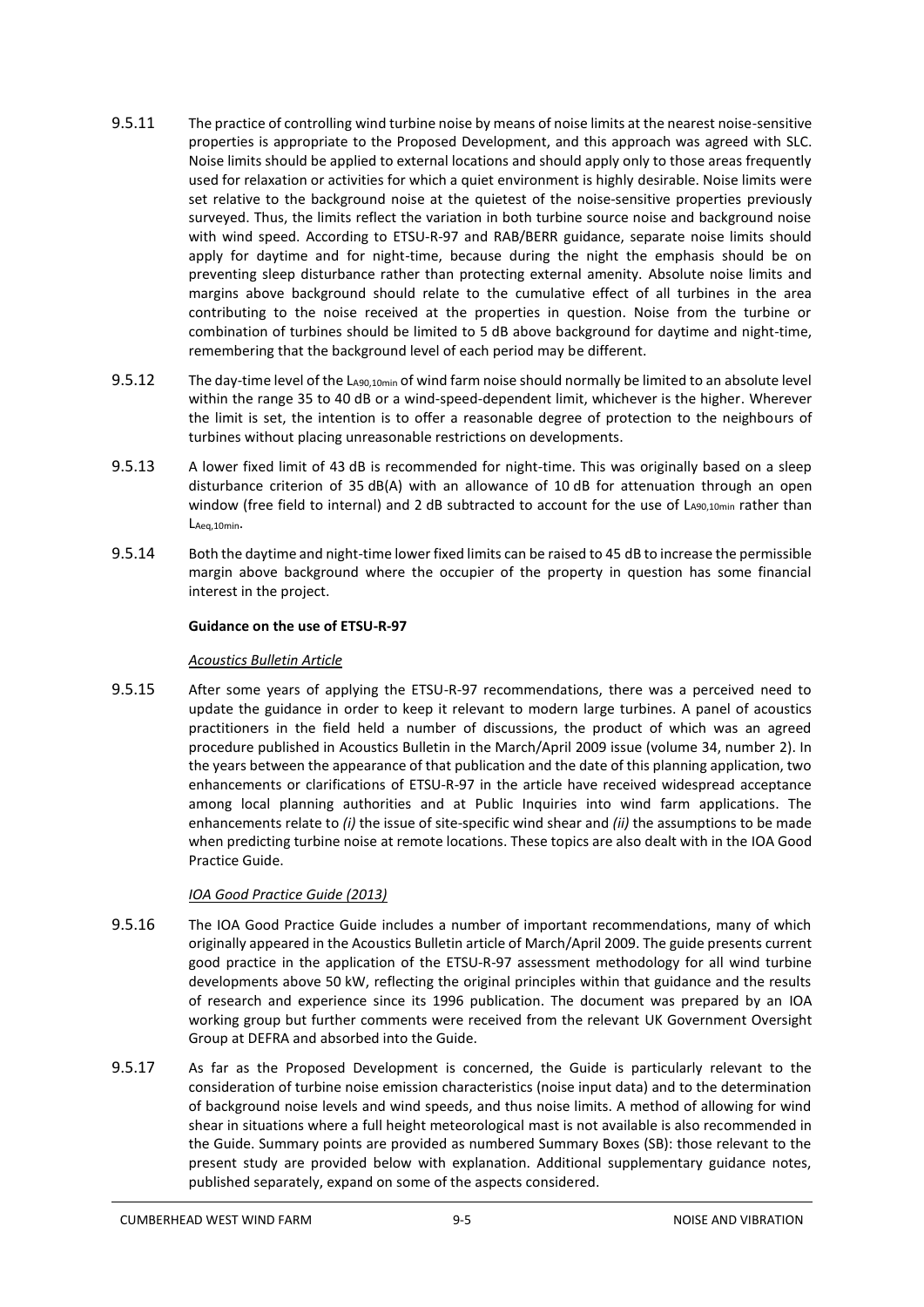- 9.5.18 SB2 states that the study area should cover at least the area predicted to exceed 35 dB LA90 at up to 10 m/s wind speed from all existing and proposed turbines. There is no requirement to consider noise levels at wind speeds above 10 m/s because the subject turbine reaches its maximum noise output at a lower wind speed than 10 m/s (derived at 10 m height), and its wind speed versus noise characteristic reaches a plateau level. SB3 requires that any contribution to background noise levels from an existing wind farm must be excluded when assigning background noise and setting noise limits for a new development.
- 9.5.19 SB4 relates to the selection of background noise monitoring locations. SB6 confirms that surveys may be carried out at any time of year. SB7 dictates the standard of measurement equipment to be used, and SB8 informs the choice of measurement locations. SB9 requires the correlation of noise measurements with standardised 10 m wind speed, and SB10, SB11 and SB12 give further recommendations for the conduct of background noise surveys and their duration.
- 9.5.20 SB13 confirms that the definitions of 'amenity hours' and 'night-time hours' in ETSU-R-97 remain applicable. SB14 requires the removal of data showing the presence of noise sources 'not common to the representative measurement locations', and SB15 recommends that the 'dawn chorus', where present, should also be removed from the data set. SB16 formalises the removal of rainaffected data, and SB17 allows the routine inclusion of noise from rush hour traffic. SB18 is a recommendation for data analysis by regression but states that the order of that regression depends on the nature of the noise environment.
- 9.5.21 SB20 deals with the prediction of noise immission levels from wind turbines. In summary, it confirms the recommendations of the Acoustics Bulletin article of March/April 2009 in respect of the difference between L<sub>A90</sub> and L<sub>Aeg</sub>, the adoption of a ground factor *G* of 0.5, the inclusion of a margin of uncertainty in the turbine noise emissions, together with a statement of its robustness, and the basic parameters for source and receiver heights and atmospheric conditions.
- 9.5.22 SB21 describes the issues in cumulative noise assessment, where a new wind energy development is proposed in an area where one or more turbines are already operational or proposed.
- 9.5.23 Under Section 7, Other Guidance, the IOA Guide covers points including planning conditions, (of which a sample is provided), and states that the evidence in relation to 'excess' or 'other' amplitude modulation (AM) is still developing. At the time of writing, current practice is not to assign a planning condition to deal with AM, because it has not proved possible to develop a workable and valid form of condition. An IOA Working Group has been set up to discuss and establish a workable metric for the detection and definition of AM.
- 9.5.24 Six Supplementary Guidance Notes are referred to in the IOA Good Practice Guide. Four of these were published in July 2014, and the other two in September 2014. Supplementary Guidance Notes numbers 1 to 4 inclusive are applicable to the present assessment: they relate to data collection, sound power level data, data processing and filtering, and the derivation of wind shear.

#### **Significance Criteria**

9.5.25 Predicted noise levels which exceed relevant limits at noise-sensitive receptors, calculated by the above methodology, are considered to be significant. Noise levels which do not exceed the relevant limits at noise-sensitive receptors are considered to be not significant.

# <span id="page-7-0"></span>9.6 Baseline Conditions and Noise Limits

#### *Dates*

9.6.1 The first noise survey campaign (three locations) began on Tuesday 03 July 2012 and was completed on Wednesday 01 August 2012. The second noise survey was conducted during March and April 2015. In both cases approximately four weeks' worth of usable data were successfully collected. Because additional noise surveys are now impossible, given that several wind farms have now been brought into operation, data from the location with the lowest measured background noise levels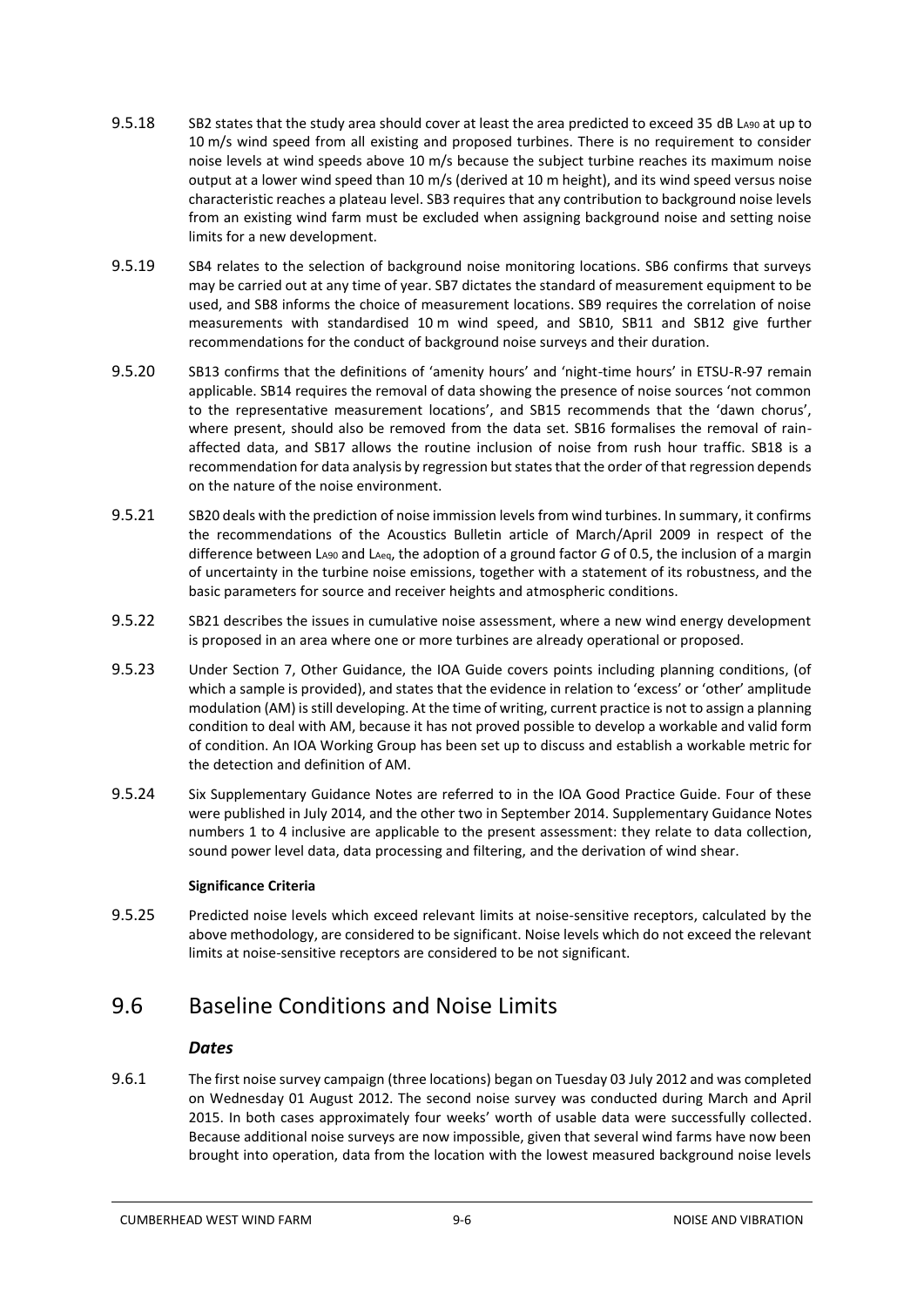have been adopted for all receptor locations. Only the data from that location, 6 Middlemuir Road, Coalburn, are presented here.

#### *Instrumentation*

9.6.2 The instrument used for automatic noise monitoring was a Rion NL-32 data-logging sound level meter fitted with a type UC-59 condenser microphone and a shower-proof outdoor windshield assembly with a double screen. The microphone was mounted on a robust stand at a height of 1.2 metres above ground. The sound level meter was powered by a high-capacity battery pack housed with the meter in a sealed weatherproof case to prevent tampering. Ambient noise levels expressed in the form of LA90,10min values dB were recorded continuously 24 hours a day throughout the survey period. The results were downloaded to a laptop PC at the end of the survey. Details of the relevant instruments are shown in Table 9.1.

#### **Table 9.1 – Noise Measuring Equipment**

| Instrument                                       | <b>Serial numbers</b>                   | Calibrated by, date  |
|--------------------------------------------------|-----------------------------------------|----------------------|
| Rion NL-32 sound level analyser                  | 1182906 (meter),<br>315425 (microphone) | ANV, 24 January 2012 |
| Bruel & Kjaer type 4231<br>electronic calibrator | 1934427                                 | ANV, 24 January 2012 |

- 9.6.3 The calibration of the instrument was checked before and after the measurements using the type 4231 electronic calibrator and no calibration drift was observed. All measuring equipment had been subject to laboratory calibration traceable to national standards within the previous 12 months, as shown in Table 9.1.
- 9.6.4 Wind data during the 2012 survey were obtained from a temporary meteorology mast installed for the purposes of the background noise survey. It recorded ten-minute means of the wind speed and wind direction on site by means of an anemometer and wind vane 10 m above ground level. The wind data were logged and time stamped relative to GMT, thus facilitating synchronisation with the background noise data. The later installation of a 50 m meteorology mast allowed long-term wind shear data to be used to adjust the 10 m wind speeds, in order to allow for site-specific wind shear as required by the IOA Good Practice Guide. Data from the same 50 m mast were later used to obtain the derived wind speeds at 10 m height during the 2015 background noise survey (not reported here) using the methodology recommended in the IOA Good Practice Guide.
- 9.6.5 A tipping bucket type rain gauge with electronic logging device was installed at the Middlemuir Road location. Rainfall data were downloaded to a laptop at the end of the survey.

#### *Measurement and Prediction Locations*

9.6.6 The location for the measurement of background noise levels was selected to be representative of outdoor amenity areas of the closest residential properties facing the turbines proposed at that time. Photographs of this location are provided at Appendix 9.1. The data logging sound level meter was placed so far as was practicable at a minimum distance of 3.5 m from any reflective surface such as buildings and vertical walls, in an area which might be used for outdoor relaxation in warm weather, and away from sources of extraneous noise such as farm machinery, watercourses or woodland.

| Location                    | Easting | <b>Northing</b> | <b>Dates</b>           |
|-----------------------------|---------|-----------------|------------------------|
| 6 Middlemuir Road, Coalburn | 281014  | 634436          | 3 July – 1 August 2012 |

#### **Table 9.2 – Noise Measurement Location**

9.6.7 The location chosen was behind the single-storey dwelling on a paved area. It would have been preferable to locate the meter on the grassed area to the front (east) of the property, but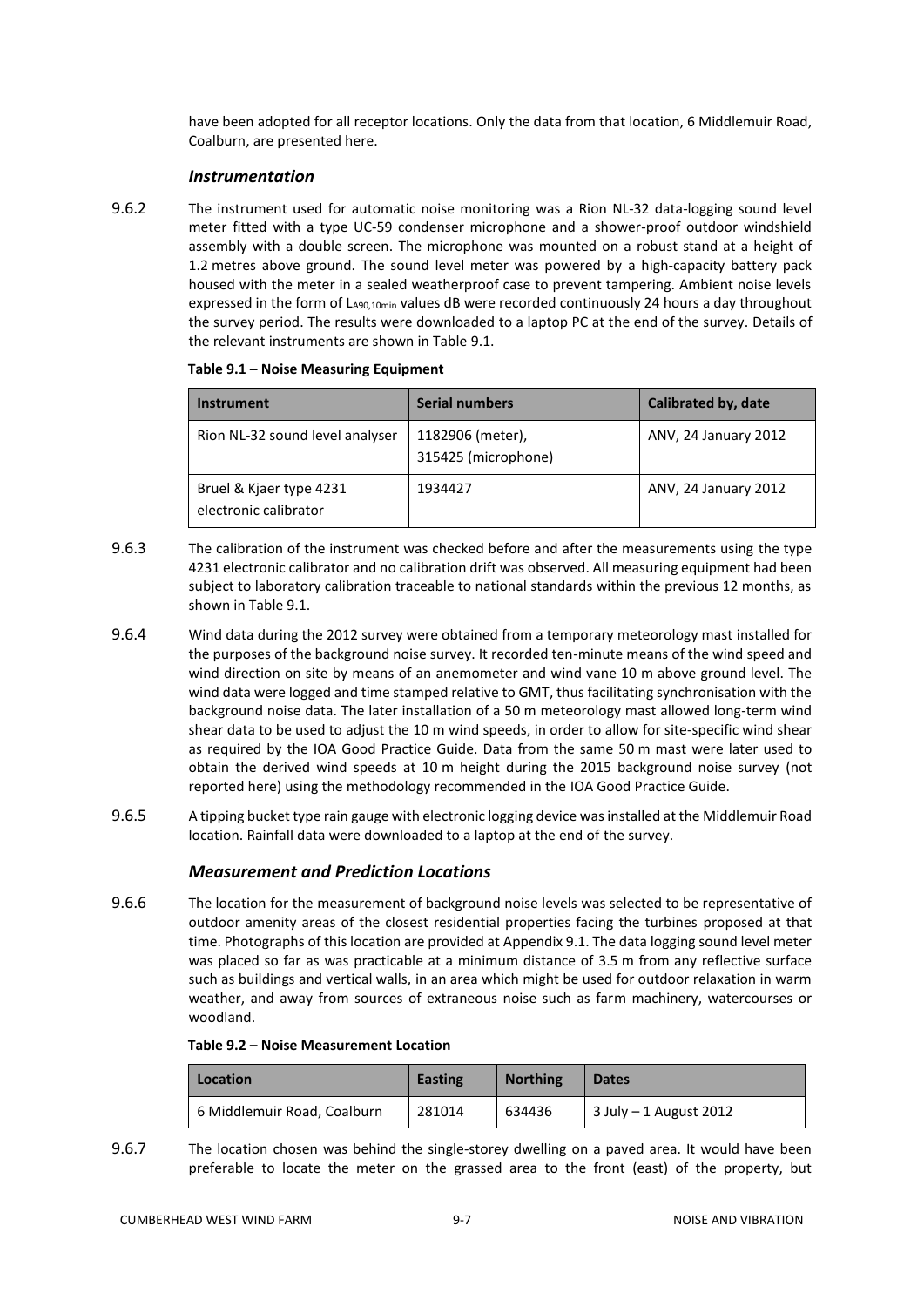satisfactory arrangements could not be made for the security of the instrument in that location. The rain gauge was also placed near this noise monitor for the entire duration of the 2012 survey.

9.6.8 Locations selected for the calculation of noise levels from the Proposed Development are set out in Table 9.3 and shown in Figure 9.1.

#### *Results of Background Noise Surveys*

- 9.6.9 The results of the automatic monitoring of noise and wind speed are presented graphically in the Appendices to this Chapter. Appendix 9.2 shows the noise level and wind speed history at 6 Middlemuir Road, Coalburn. The ETSU-R-97 guidance does not provide a method for disregarding 'doubtful' data, but the IOA Good Practice Guide recommends a method for discarding data points which may possibly be affected by rainfall. Data regarded as doubtful because of rainfall or other extraneous noise is included in the time history, but was discarded thereafter. It can be seen that the measured noise levels were dependant primarily on the wind speed.
- 9.6.10 The following method was used to reduce the time history data into a format for which the best practice method for determining background noise curves could be used.
	- **■** With the data in chronological order, a level versus time graph is (a time history). A time history of the derived wind speed at 10 m height is also plotted.
	- All normal daytime periods are removed (07.00h to 18.00h on weekdays, and 07.00h to 13.00h on Saturdays).
	- The remaining data points are divided into two periods, 'night-time' being 23.00h to 07.00h daily, and 'daytime amenity periods' being all the remaining data.
	- Points which were possibly affected by rainfall according to the rain gauge time history, and the preceding 'dry' data point before each registered bucket tip signifying rainfall (however slight) are removed.
	- A graph is plotted for each period (daytime amenity or night-time), showing the background noise level against the derived ten-minute wind speed at 10 m height (an x-y plot).
- 9.6.11 Appendix 9.3 shows scatter plots for daytime amenity periods and night-time periods at the relevant noise monitoring location, with noise levels plotted against the adjusted wind speed, and doubtful data removed. The best-fit curve is superimposed on the data in each case in order to derive the typical wind-dependant background noise levels as recommended by ETSU-R-97 and the IOA Good Practice Guide.
- 9.6.12 The spread of wind directions occurring during the 2012 background noise survey period is shown in Appendix 9.4. The wind direction was mostly from the west or south-west, but with significant periods of easterly winds. A wide range of wind speeds occurred, resulting in data sets which were fit for purpose.
- 9.6.13 ETSU-R-97 provides for the use of proxy locations where it is considered unnecessary or impractical to conduct background noise measurements at all potential noise receptors. The IOA Good Practice Guide says that when choosing a location that will serve as a proxy for others, the basis for selection is that it can reasonably be claimed, from inspection and observation, to be representative of the non-surveyed locations, in line with the guidance on measurement site selection. No general guidance is offered on the number of measurement locations because this is necessarily sitespecific. The measurement locations previously surveyed had all been selected for their direct relevance to other wind farm schemes, and they are therefore at some distance from the nearest noise receptors to the Proposed Development, which are shown on Figure 9.1.
- 9.6.14 The proposed noise limits are shown in Table 9.3. Different noise limits apply to daytime and nighttime, and the limits are expressed against the derived integer wind speeds at 10 m height on site.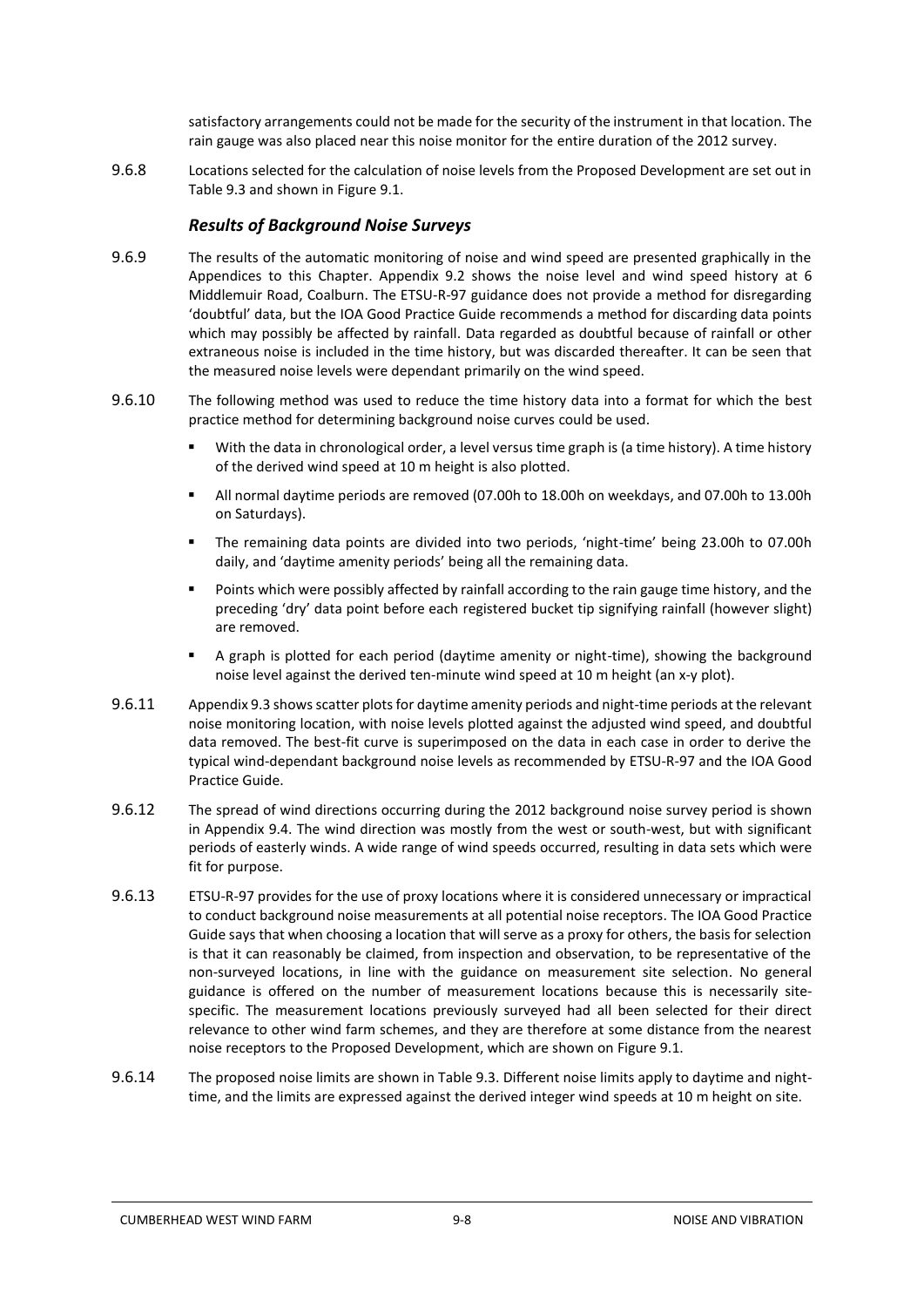| Derived wind speed at 10 m,<br>(m/s) | $\overline{a}$ | 5  | 6  | 7  | 8  | 9  | 10 | <b>11</b> | <b>12</b> |
|--------------------------------------|----------------|----|----|----|----|----|----|-----------|-----------|
| Daytime (07:00h - 19:00h)            | 35             | 35 | 37 | 39 | 41 | 43 | 45 | 47        | 48        |
| for financially involved properties  | 45             | 45 | 45 | 45 | 45 | 45 | 45 | 47        | 48        |
| Night-time (19:00h - 07:00h)         | 43             | 43 | 43 | 43 | 43 | 43 | 43 | 43        | 43        |
| for financially involved properties  | 45             | 45 | 45 | 45 | 45 | 45 | 45 | 45        | 45        |

**Table 9.3 – Proposed Noise Limits for the Proposed Development**

# <span id="page-10-0"></span>9.7 Predictive Calculations

#### *Characteristics of Wind Turbine Noise*

9.7.1 Noise from turbines is typically made up of a reasonably steady, broad-band noise of aerodynamic origin, which depends on blade tip speed, and mechanical noise from within the nacelle. On older designs of turbine, there may be a tonal noise element from mechanical components within the nacelle. Modern large turbine designs emit noise primarily of aerodynamic origin, with very little mechanical noise being transmitted into the environment. In general, none of the noise emission is tonal in character. The broadband noise is amplitude modulated, *ie* it varies in amplitude as the three turbine blades rotate, with the maximum modulation occurring on the downward movement of each blade from roughly horizontal to near-vertical. This variation of the instantaneous sound level is accounted for in the noise prediction methodology.

#### *Turbine Sound Power Data*

- 9.7.2 The noise data used in the predictive calculations are those for the Siemens Gamesa SG-6.0-155 turbine (with an assumed hub height of 122.5m) in its normal operational mode (i.e. not noiserestricted), which is currently the candidate turbine. The method used to obtain sound power data conformed to the IEC 61400-11 standard, the most commonly used procedure, which calls for measurements close enough to the turbine that background noise is insignificant. As advised by the manufacturer, the data were derived from the manufacturer's published data (specification) for the smaller but faster-rotating SG-3.4-132, and an uncertainty of 2 dB was included in the sound power levels used for noise prediction purposes as required by the IoA guidance documents.
- 9.7.3 The turbines would be configured for a maximum overall sound power level (each turbine, manufacturer's reported test levels plus uncertainty) of 107.7 dB(A) at the reference wind speed  $(v_{10})$  of 8 m/s (refer to Appendix 9.7). The sound power depends on wind speed up to the maximum governed rotational speed of the turbine, and the closest approach of wind farm noise to the limit curve is almost invariably within the 6 to 8 m/s wind speed range. Spectral information for the calculation of excess attenuation over distance was also taken from the manufacturer's specification with an appropriate adjustment to ensure equivalence to the overall warranted level plus uncertainty.

#### *Turbine Locations*

9.7.4 The proposed turbine coordinates are shown in Table 9.4.

| Turbine No. | <b>Easting</b> | <b>Northing</b> | <b>Turbine No.</b> | Easting | <b>Northing</b> |  |
|-------------|----------------|-----------------|--------------------|---------|-----------------|--|
| Τ1          | 273972         | 632452          | T12                | 275267  | 635234          |  |
| Т2          | 273971         | 633022          | T <sub>13</sub>    | 275843  | 634840          |  |

#### **Table 9.4 – Turbine Coordinates for Noise Predictions**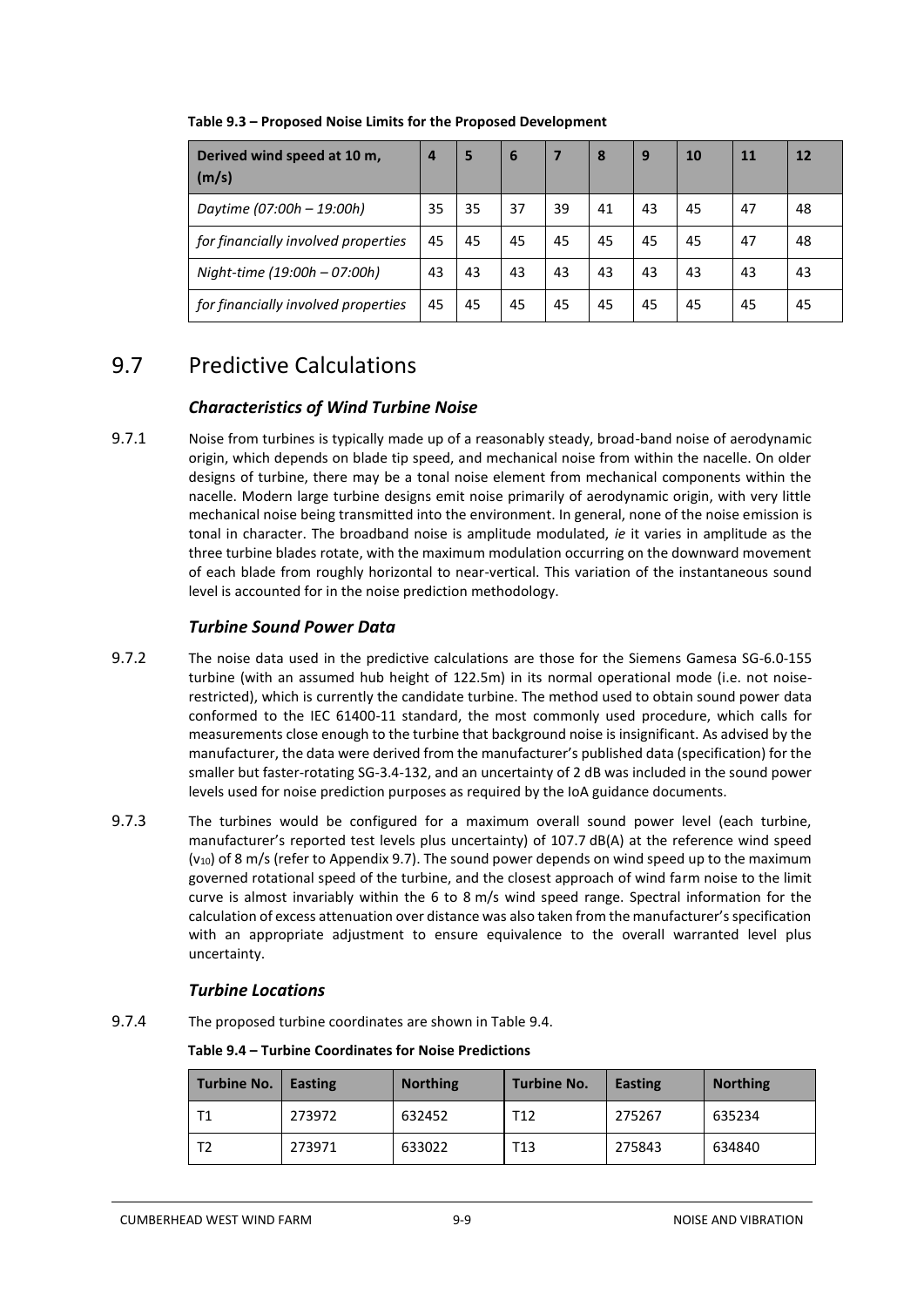| <b>Turbine No.</b> | <b>Easting</b> | <b>Northing</b> | <b>Turbine No.</b> | <b>Easting</b> | <b>Northing</b> |
|--------------------|----------------|-----------------|--------------------|----------------|-----------------|
| T <sub>3</sub>     | 273762         | 633452          | T14                | 275761         | 634263          |
| T4                 | 274485         | 632982          | T15                | 275885         | 635450          |
| T5                 | 275075         | 633428          | T16                | 275615         | 635837          |
| T6                 | 274498         | 633585          | T17                | 276400         | 635359          |
| T7                 | 273914         | 634053          | T18                | 276351         | 634760          |
| T8                 | 275121         | 633990          | T19                | 276192         | 636031          |
| T9                 | 274592         | 634184          | T <sub>20</sub>    | 276626         | 634295          |
| T <sub>10</sub>    | 274504         | 634697          | T <sub>21</sub>    | 276762         | 633841          |
| T11                | 275175         | 634616          |                    |                |                 |

#### *Calculation Procedure for Wind Turbine Noise*

- 9.7.5 The method adopted for the prediction of noise from the turbines is the ISO 9613-2:1996 method interpreted in the light of the IOA Good Practice Guide. The model assumes sound radiation from a point source with only slight attenuation by ground effects. The attenuation resulting from ground effects and atmospheric absorption varies with frequency and distance, and the predictions are carried out in octave bands with the overall A-weighted levels being calculated from the results. The source sound power levels used for calculation purposes take no account of the available noise reduction methods on the candidate turbine or similar types, although various modifications may be available.
- 9.7.6 The IOA Good Practice Guide states that in order to give reliable predictions of the aggregate noise levels at receptor locations, certain assumptions should be made. These represent the worst case for noise immission of each receiver, *i.e.* for the condition when the wind blows from the turbines to the receptor. The assumptions are:
	- all turbines are directly upwind of the receptor;
	- the manufacturer's warranted noise data, or published test data, plus an allowance for uncertainty, are used as input to the acoustical model;
	- **E** a ground attenuation factor  $G = 0.5$ , representing a mix of soft and hard ground, for  $G_s$ ,  $_{Gm}$  and *G<sup>r</sup>* (the ground types in the source region, middle region and receiver region as defined by ISO 9613-2);
	- the noise source of each turbine is concentrated at turbine hub height; and
	- a receptor height of 4 m, corresponding to a first-floor window (note that this conflicts with ETSU-R-97-R-97 recommendations).
- 9.7.7 In order to calculate the steady noise from the proposed wind turbines the effect of each turbine at each receptor location is calculated. ETSU-R-97-R-97 suggests that the steady nature of the noise emitted by wind turbines is such that the level difference between  $L_{Aeq}$  and  $L_{A90}$  is typically 2 dB, and this has been confirmed by readings from several turbines in various types of terrain; the approach is advocated by the IOA Good Practice Guide. A 2 dB deduction was therefore made from the overall sound power level to yield the typical LA90 for calculation purposes. The direction of the wind makes the noise from the turbine effectively directional, since the noise level at a given distance upwind of the turbine will be considerably lower than at the same distance downwind.
- 9.7.8 The IOA Good Practice Guide also provides guidance on the screening effects of barriers to the propagation of sound, and the effects of the landform between turbine and receptor. A wireframe visualisation of the proposed turbines viewed from each of the receptor locations was reviewed, and where no part of a turbine will be visible, a deduction of 2 dB was made from the contribution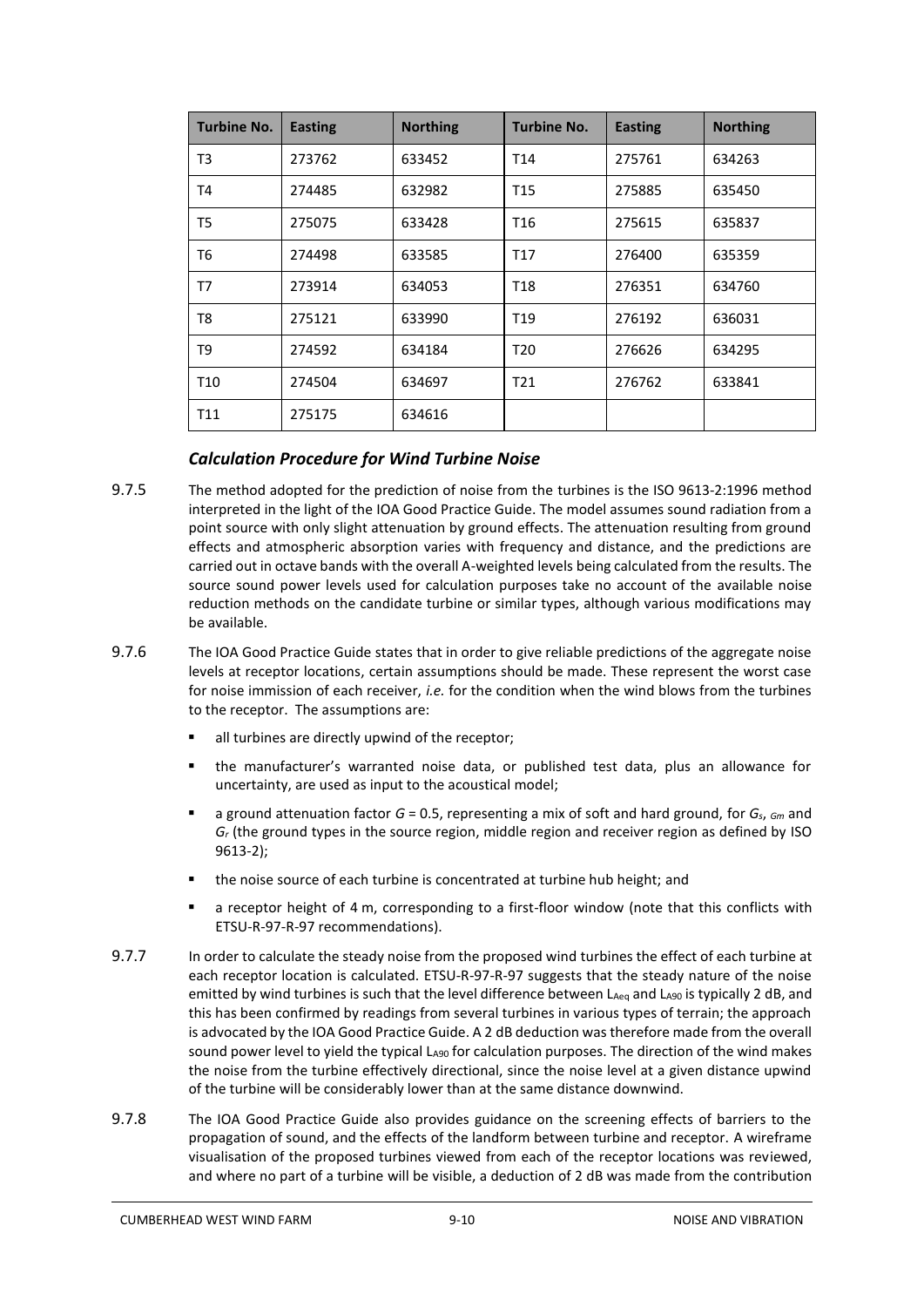of that turbine to allow for screening by the landform. In many cases the reduction in noise contribution may be considerably greater, but for robustness a maximum of 2 dB was deducted.

9.7.9 The OS grid coordinates of the noise prediction locations are shown in Table 9.5 (and Figure 9.1). The coordinates were selected to represent the nearest point to any turbine within the curtilage of the property named. The numbering sequence is not consecutive because properties more than 5 km from any turbine within the Proposed Development were disregarded. The abandoned properties at South Cumberhead and Blackhill were also disregarded.

| <b>Reference</b> | <b>Receptor name</b>        | <b>Easting</b> | <b>Northing</b> |
|------------------|-----------------------------|----------------|-----------------|
| R1               | Logan Farm*                 | 273966         | 635236          |
| R <sub>2</sub>   | Dunside Waterworks Cottages | 275214         | 637174          |
| R <sub>5</sub>   | Dunside                     | 274918         | 637249          |
| R <sub>6</sub>   | <b>Auchrobert Farm</b>      | 276459         | 638225          |
| R7               | High Waterhead Farm         | 277040         | 638010          |
| R <sub>8</sub>   | Lower Waterhead Farm        | 277112         | 637698          |
| R <sub>10</sub>  | Loganbank Farm              | 277573         | 637535          |
| R11              | Cleughead Farm              | 277174         | 637077          |
| R12              | Scorrieholm Farm            | 278097         | 637212          |
| R <sub>13</sub>  | Halfmerkland                | 277951         | 636843          |
| R <sub>14</sub>  | <b>Birkenhead Farm</b>      | 277707         | 636497          |
| R <sub>16</sub>  | Over Stockbriggs            | 279009         | 635642          |
| R <sub>19</sub>  | Dalquhandy Farm             | 278789         | 635130          |
| R20              | North Bankend Farm          | 278324         | 635161          |
| R21              | Craighead Farm              | 278498         | 635313          |
| R22              | <b>Todlaw Farm</b>          | 277924         | 635545          |
| R <sub>23</sub>  | Broomknowe*                 | 277864         | 634593          |
| R24              | North Cumberhead*           | 277571         | 634574          |
| R <sub>26</sub>  | Stockhill Farm              | 278446         | 634127          |

**Table 9.5 –Coordinates for Noise Prediction Locations**

*\* Financial involvement with the Proposed Development*

#### *Results of Noise Predictions*

9.7.10 The predicted worst-case noise levels at the receptor locations from the Proposed Development are presented graphically in Appendix 9.5. The curves shown represent the assumed prevailing background noise characteristic, the aggregate turbine noise and the proposed daytime or nighttime noise limit curves applied at each location as appropriate. The results are also shown to the nearest whole decibel in Table 9.6. The amount by which the Proposed Development considered in isolation complies with the proposed noise limits are presented in Table 9.9. Cumulative noise effects are discussed in Section 9.9 of this chapter.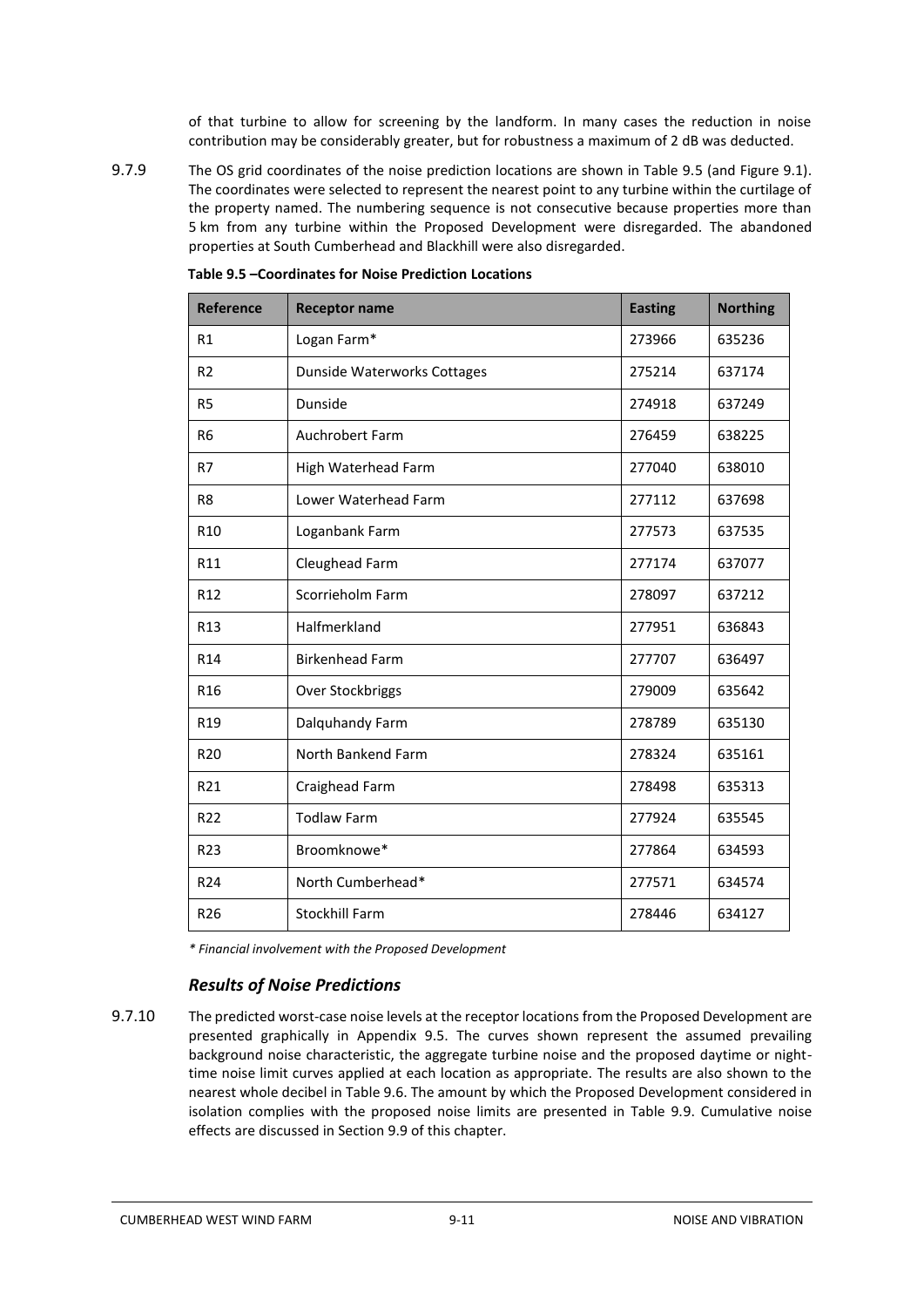| Receptor               | 4m/s | 5m/s | 6m/s | 7m/s | 8m/s | 9m/s | 10 <sub>m</sub> /s | 11m/s | 12m/s |
|------------------------|------|------|------|------|------|------|--------------------|-------|-------|
| Logan Farm             | 32   | 38   | 40   | 40   | 40   | 40   | 40                 | 40    | 40    |
| Dunside W'wks Cotts    | 27   | 32   | 35   | 35   | 35   | 35   | 35                 | 35    | 35    |
| Dunside                | 26   | 31   | 34   | 34   | 34   | 34   | 34                 | 34    | 34    |
| Auchrobert Farm        | 22   | 27   | 30   | 30   | 30   | 30   | 30                 | 30    | 30    |
| High Waterhead Fm      | 22   | 27   | 30   | 30   | 30   | 30   | 30                 | 30    | 30    |
| Lower Waterhead Fm     | 23   | 28   | 31   | 31   | 31   | 31   | 31                 | 31    | 31    |
| Loganbank Farm         | 22   | 28   | 30   | 30   | 30   | 30   | 30                 | 30    | 30    |
| Cleughead Farm         | 26   | 31   | 34   | 34   | 34   | 34   | 34                 | 34    | 34    |
| Scorrieholm Farm       | 22   | 27   | 30   | 30   | 30   | 30   | 30                 | 30    | 30    |
| Halfmerkland           | 24   | 29   | 32   | 32   | 32   | 32   | 32                 | 32    | 32    |
| <b>Birkenhead Farm</b> | 26   | 31   | 34   | 34   | 34   | 34   | 34                 | 34    | 34    |
| Over Stockbriggs       | 21   | 27   | 29   | 29   | 29   | 29   | 29                 | 29    | 29    |
| Dalquhandy Farm        | 23   | 28   | 31   | 31   | 31   | 31   | 31                 | 31    | 31    |
| North Bankend Farm     | 25   | 30   | 33   | 33   | 33   | 33   | 33                 | 33    | 33    |
| Craighead Farm         | 24   | 29   | 32   | 32   | 32   | 32   | 32                 | 32    | 32    |
| <b>Todlaw Farm</b>     | 27   | 32   | 35   | 35   | 35   | 35   | 35                 | 35    | 35    |
| Broomknowe             | 28   | 33   | 36   | 36   | 36   | 36   | 36                 | 36    | 36    |
| North Cumberhead       | 30   | 35   | 38   | 38   | 38   | 38   | 38                 | 38    | 38    |
| <b>Stockhill Farm</b>  | 24   | 29   | 32   | 32   | 32   | 32   | 32                 | 32    | 32    |

**Table 9.6 – Predicted Worst-case Noise Immission Levels dB ETSU-R-97 against 10m Wind Speed** 

# <span id="page-13-0"></span>9.8 Assessment of Potential Effects

9.8.1 All receptor locations are assumed to be noise-sensitive. The magnitude of change in noise levels depends on the degree to which sounds from the turbines exceed the prevailing background sound level, and thus on how audible the sound may be under different wind conditions.

#### *Construction*

- 9.8.2 During the construction of the turbines there will inevitably be additional road traffic in the vicinity of the site, but vehicle routes will be carefully prescribed in consultation with SLC, in order to minimise disruption and disturbance. The frequency and numbers of such vehicle movements will be insufficient to affect the road traffic noise experienced by local residents, and site access will be gained directly from the national motorway network (with the exception of timber removal from the forest as is presently the case) avoiding the need for any construction traffic to pass through any local villages: therefore there will be no significant effects on the local road network in residential areas. The permitted hours for deliveries and for working hours on site can be limited by planning condition: these are set out in paragraph 9.8.14 below.
- 9.8.3 Detailed ground investigations will be undertaken at a later stage of project development, prior to construction. Piled foundations are not anticipated, and conventional gravity foundations will be used. The installation process involves ground excavation, placement of steel reinforcement, and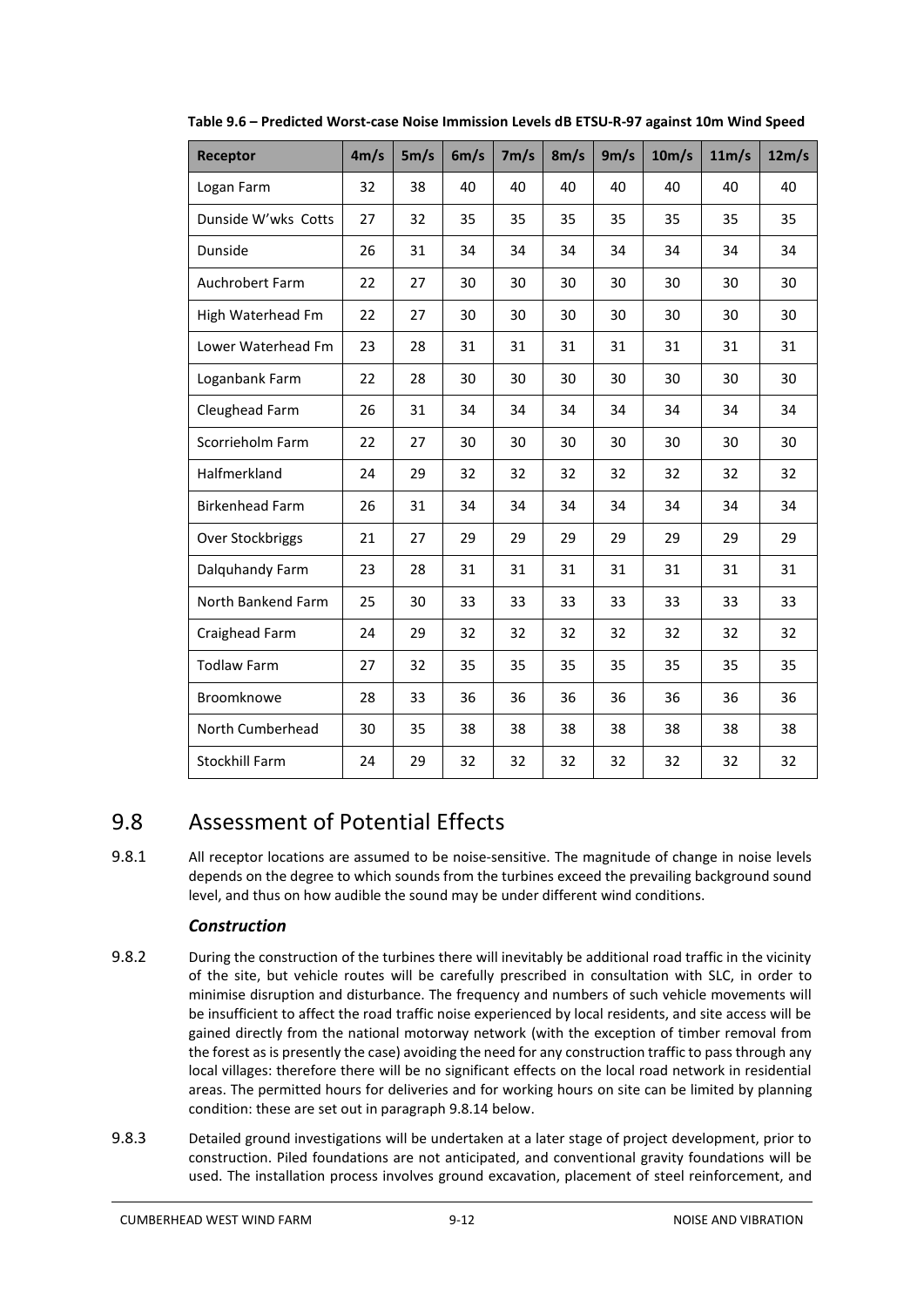concrete pouring. The process is relatively quiet, with the typical  $360^{\circ}$  excavator emitting a maximum noise level of around 85 dB(A) at a distance of 5 m. There will also be on site, from time to time, tipper lorries to remove spoil, and other lorries to deliver materials. Each of these events will be short-lived, and the noise levels emitted by the machinery will be comparable with those for an agricultural tractor. Since the operations will be restricted to the normal working day, and because of the separation distances between turbines and local noise-sensitive locations, no significant noise will be received at residential properties.

- 9.8.4 The effects of distance, ground effects and air absorption mean that at the nearest residential property, the minimum separation distance to construction of any proposed turbine infrastructure being around 0.75 km, the resulting noise levels will be less than 40 dB LAeq. Operations at an individual turbine foundation would take no more than a day or two, but even in a flat calm the resulting noise would only slightly exceed the daytime background noise level.
- 9.8.5 The construction of access tracks will be limited to local ground levelling operations, movement of road stone or gravel by tipper lorry, and compaction of the tracks using rollers. The maximum noise levels from the machinery used will be of the order of 80 dB(A) at 5 m distance, and although the activities may be audible from time to time at the closest noise receptor locations, they will not be intrusive and will only be short-term as that localised stretch of road is made and construction work moves on. The noise from construction is low in magnitude of change and is **not significant**.
- 9.8.6 Blasting may be used if suitable stone is found on site. There are three borrow pit search areas from which stone may be extracted, and if this resource is to be used only a single blast pattern will be required. The minimum separation distance between any potential borrow pit for stone and the nearest non-involved residential property will be over 1 km. It is possible that the peak particle velocity (ppv) from the blast might marginally exceed 1.5 mm/s, this being the typical threshold of detection by a human, but there is no possibility that the BS.7385-2:1993 threshold for cosmetic damage to property, 15 mm/s at a frequency of 4 Hz, will be reached. In any event, the weight of explosive charge required to remove and fragment the rock would be kept to a minimum and the expected ppv calculated from that information. The vibration impact from the single blast pattern is **not significant**.
- 9.8.7 Vibration from conventional construction operations, whether at wind turbine locations or near site access tracks, will be undetectable beyond a few tens of metres from the vibration source. The vibration arising as a result of the passage or operation of an item of construction machinery, including rock processing and handling machinery, will be such that no ground vibration during construction or rock winning operations will be detectable to a human observer inside neighbouring properties. The levels of vibration inside these properties will be several orders of magnitude lower than the architectural damage criteria given in *BS.7385-2:1993*, and at least two orders of magnitude below the levels perceptible to a human observer. This magnitude of change is negligible, and **not significant**.

#### *Operation*

9.8.8 The margins by which the noise immission levels from the 21 turbines are compliant with the proposed noise limits are presented in Table 9.7. Noise immission levels will fall well within the noise limits derived according to ETSU-R-97-R-97 and the IOA Good Practice Guide. It follows that the magnitude of change is negligible, and the effect of noise from the proposed wind turbines on local receptors is **not significant**. The cumulative effects of the Proposed Development and all other relevant wind farms in the area are considered later in this chapter.

| Receptor            | 4m/s | 5m/s | 6m/s | 7m/s |   |   | $8m/s$   9m/s   10m/s | 11m/s | 12m/s |
|---------------------|------|------|------|------|---|---|-----------------------|-------|-------|
| Daytime             |      |      |      |      |   |   |                       |       |       |
| Logan Farm          | 13   |      |      |      |   | 5 |                       | 6     |       |
| Dunside W'wks Cotts | 13   | 8    |      | 5    | 6 | 8 | 10                    | 12    | 13    |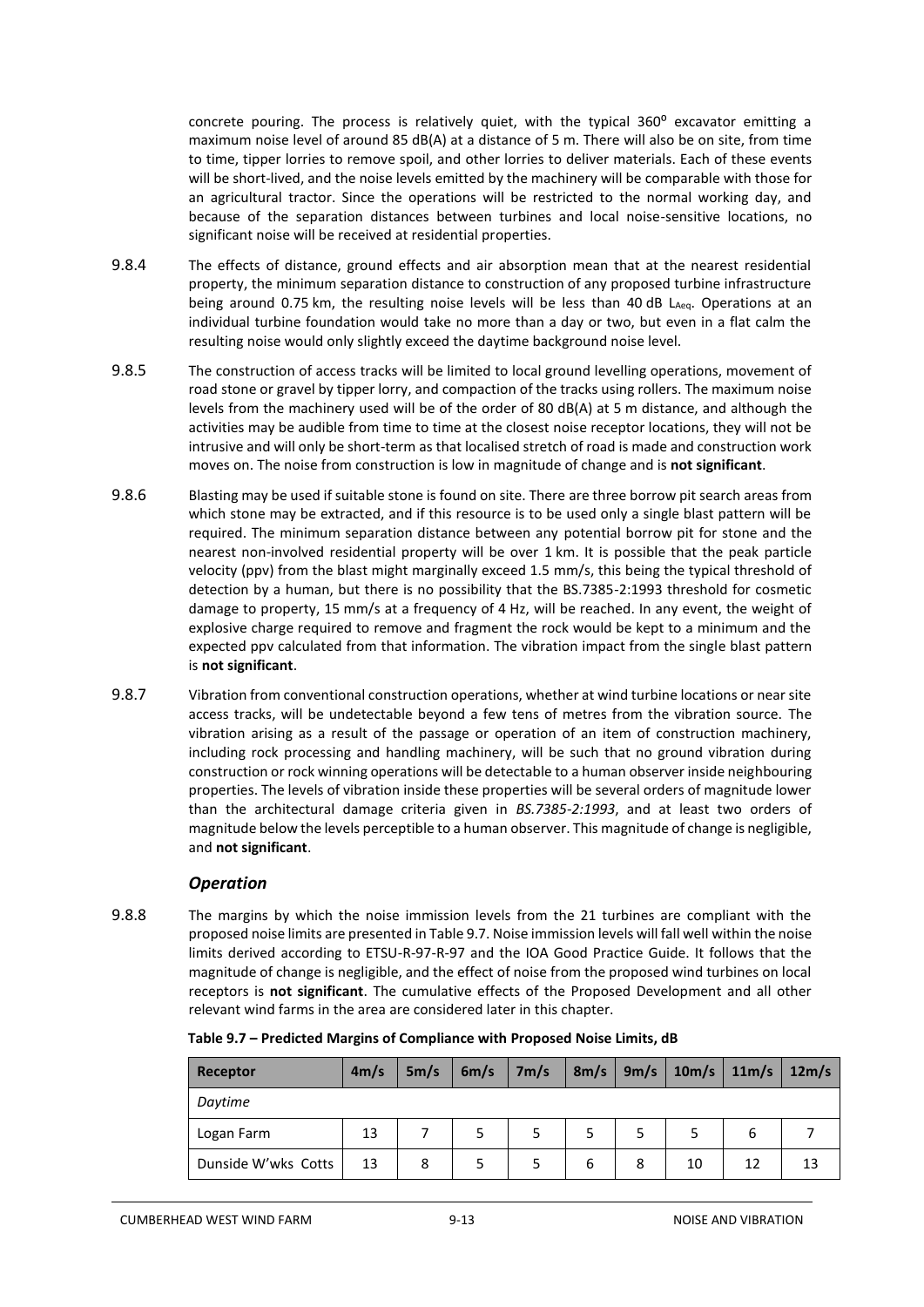| Receptor               | 4m/s | 5m/s           | 6m/s           | 7m/s           | 8m/s           | 9m/s           | 10 <sub>m</sub> /s | 11m/s | 12m/s |
|------------------------|------|----------------|----------------|----------------|----------------|----------------|--------------------|-------|-------|
| Dunside                | 14   | 9              | 6              | 6              | 7              | 9              | 11                 | 13    | 14    |
| Auchrobert Farm        | 18   | 13             | 10             | 10             | 12             | 14             | 15                 | 17    | 18    |
| High Waterhead Fm      | 18   | 13             | 10             | 10             | 12             | 14             | 15                 | 17    | 18    |
| Lower Waterhead Fm     | 17   | 12             | 9              | 9              | 10             | 12             | 14                 | 16    | 17    |
| Loganbank Farm         | 18   | 12             | 10             | 10             | 11             | 13             | 15                 | 16    | 17    |
| Cleughead Farm         | 14   | 9              | 6              | 6              | 8              | 10             | 11                 | 13    | 14    |
| Scorrieholm Farm       | 18   | 13             | 10             | 10             | 11             | 14             | 15                 | 17    | 18    |
| Halfmerkland           | 16   | 11             | 8              | 8              | 10             | 12             | 14                 | 15    | 16    |
| <b>Birkenhead Farm</b> | 14   | 9              | 6              | 6              | 8              | 10             | 11                 | 13    | 14    |
| Over Stockbriggs       | 19   | 13             | 11             | 11             | 12             | 14             | 16                 | 17    | 18    |
| Dalquhandy Farm        | 17   | 12             | 9              | 9              | 11             | 13             | 14                 | 16    | 17    |
| North Bankend Farm     | 15   | 10             | $\overline{7}$ | $\overline{7}$ | 8              | 10             | 12                 | 14    | 15    |
| Craighead Farm         | 16   | 11             | 8              | 8              | 9              | 11             | 13                 | 15    | 16    |
| <b>Todlaw Farm</b>     | 13   | 8              | 5              | 5              | $\overline{7}$ | 9              | 10                 | 12    | 13    |
| Broomknowe             | 17   | 12             | 9              | 9              | 9              | 9              | 9                  | 11    | 12    |
| North Cumberhead       | 15   | 10             | $\overline{7}$ | $\overline{7}$ | $\overline{7}$ | $\overline{7}$ | $\overline{7}$     | 9     | 10    |
| Stockhill Farm         | 16   | 11             | 8              | 8              | 9              | 11             | 13                 | 14    | 16    |
| Night-time             |      |                |                |                |                |                |                    |       |       |
| Logan Farm             | 13   | $\overline{7}$ | 5              | 5              | 5              | 5              | 5                  | 5     | 5     |
| Dunside W'wks Cotts    | 16   | 11             | 8              | 8              | 8              | 8              | 8                  | 8     | 8     |
| Dunside                | 17   | 12             | 9              | 9              | 9              | 9              | 9                  | 9     | 9     |
| Auchrobert Farm        | 21   | 16             | 13             | 13             | 13             | 13             | 13                 | 13    | 13    |
| High Waterhead Fm      | 21   | 16             | 13             | 13             | 13             | 13             | 13                 | 13    | 13    |
| Lower Waterhead Fm     | 20   | 15             | 12             | 12             | 12             | 12             | 12                 | 12    | 12    |
| Loganbank Farm         | 21   | 15             | 13             | 13             | 13             | 13             | 13                 | 13    | 13    |
| Cleughead Farm         | 17   | 12             | 9              | 9              | 9              | 9              | 9                  | 9     | 9     |
| Scorrieholm Farm       | 21   | 16             | 13             | 13             | 13             | 13             | 13                 | 13    | 13    |
| Halfmerkland           | 19   | 14             | 11             | 11             | 11             | 11             | 11                 | 11    | 11    |
| <b>Birkenhead Farm</b> | 17   | 12             | 9              | 9              | 9              | 9              | 9                  | 9     | 9     |
| Over Stockbriggs       | 22   | 16             | 14             | 14             | 14             | 14             | 14                 | 14    | 14    |
| Dalquhandy Farm        | 20   | 15             | 12             | 12             | 12             | 12             | 12                 | 12    | 12    |
| North Bankend Farm     | 18   | 13             | 10             | 10             | 10             | 10             | 10                 | 10    | 10    |
| Craighead Farm         | 19   | 14             | 11             | 11             | 11             | 11             | 11                 | 11    | 11    |
| <b>Todlaw Farm</b>     | 16   | 11             | 8              | 8              | 8              | 8              | 8                  | 8     | 8     |

CUMBERHEAD WEST WIND FARM 9-14 9-14 9-14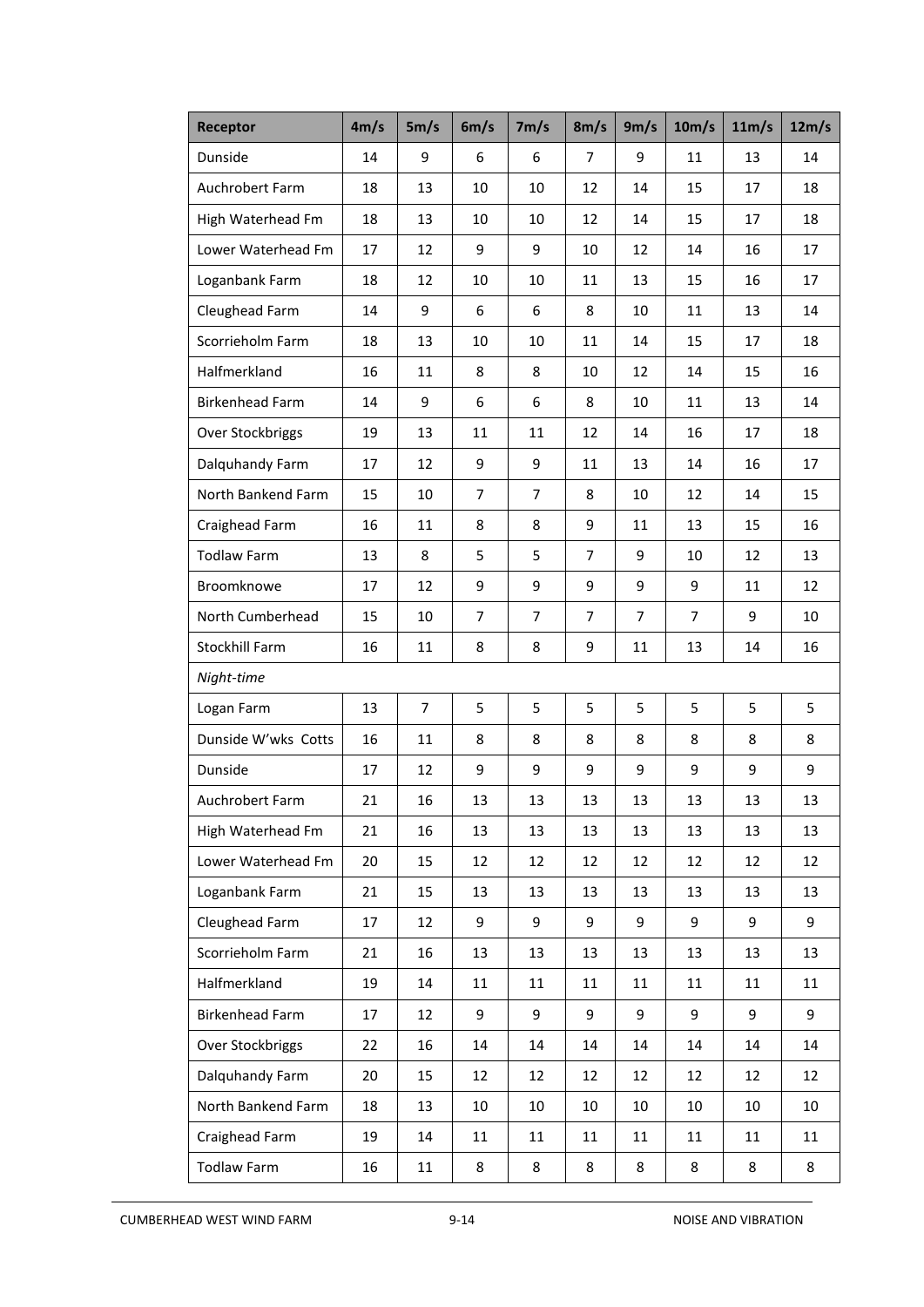| Receptor         | 4m/s | 5m/s | 6m/s | 7m/s |    |    | $8m/s$   9m/s   10m/s   11m/s | 12m/s |
|------------------|------|------|------|------|----|----|-------------------------------|-------|
| Broomknowe       | 17   | 12   | 9    | 9    | 9  | 9  | 9                             |       |
| North Cumberhead | 15   | 10   |      |      |    |    |                               |       |
| Stockhill Farm   | 19   | 14   | 11   | 11   | 11 | 11 | 11                            |       |

9.8.9 Ground-borne vibration from wind turbines is neither discernible by a human observer, nor measurable under normal circumstances, at distances greater than a few tens of metres from the turbine. The magnitude of change in vibration is therefore negligible, and the significance of effect is therefore **not significant**.

#### 9.8.10 *Decommissioning*

9.8.11 The noise impact during decommissioning and removal of the turbines will be no greater or more significant than that during construction, and therefore **not significant**.

#### *Requirements for Mitigation*

- 9.8.12 Although no noise mitigation measures are indicated to be necessary, it is possible to mitigate the noise impact of a turbine or turbines under certain operating conditions. Particular wind speeds with the wind blowing from a particular sector will give rise to 'worst case' noise impacts, and under such conditions it will be possible to reduce the noise emissions from individual turbines under software control. These mitigation measures do not need to be specified in advance of turbine construction and can be implemented and adjusted as necessary in order to meet noise limits imposed by planning conditions.
- 9.8.13 The need for operational mitigation measures will be established as part of the post-construction commissioning process, and will involve noise limit compliance measurements.
- 9.8.14 Noise mitigation during the construction phase of the turbines and infrastructure will be accomplished by limiting the permitted hours of work, and of deliveries to site by HGV (although abnormal loads will be excepted). Permitted hours of 07:00h to 19:00h on weekdays, and 07:00h to 13:00h on Saturdays, are considered appropriate.

#### *Assessment of Residual Effect Significance*

9.8.15 Following implementation of mitigation measures, the construction noise effects on noise-sensitive receptors are assessed as **not significant**. Operational noise effect of the Proposed Development is assessed as **not significant**.

#### *Limitations to Assessment*

9.8.16 The assessment is based on best practice guidelines at the time of writing and the worst-case scenario was modelled using the candidate turbine type and likely configuration. There may be variations in the instantaneous sound levels from turbines which mean that they may be heard from time to time by a casual observer.

### <span id="page-16-0"></span>9.9 Cumulative Assessment

#### *Methodology*

- 9.9.1 There are several operational and consented wind farms within approximately 5 km of the Proposed Development. Those considered of relevance to the cumulative noise assessment are:
	- Douglas West Wind Farm, under construction, 13 turbines;
	- Douglas West Extension Wind farm, in application, 13 turbines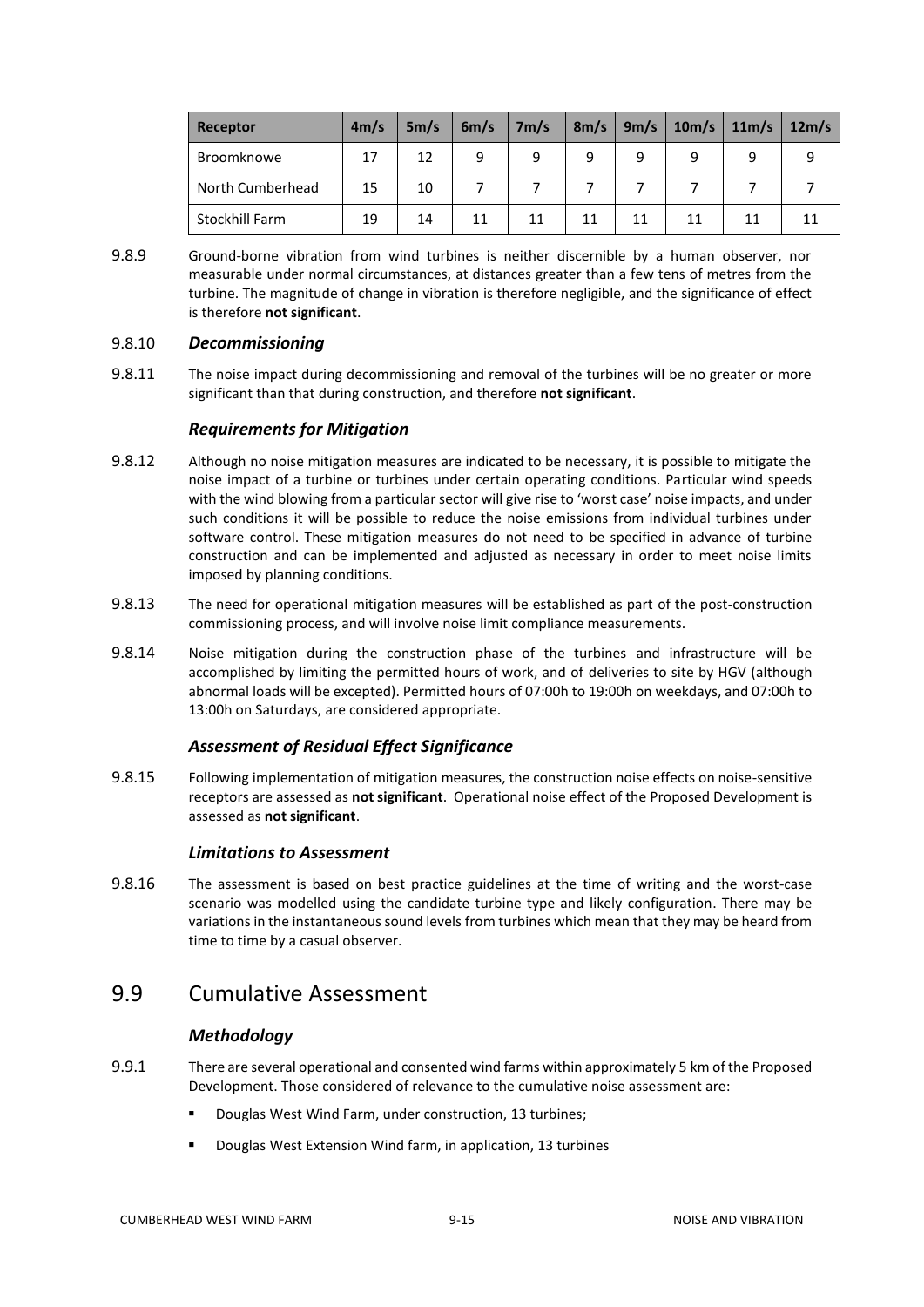- Hagshaw Hill Repowering Wind Farm, consented, 14 turbines (these will soon replace the existing 26 operational Hagshaw Hill turbines, which are now considered less relevant);
- Hagshaw Hill Wind Farm Extension, operational, 20 turbines;
- Dalquhandy Wind Farm, consented, 15 turbines;
- Cumberhead Wind Farm, consented, 14 turbines;
- Galawhistle Wind Farm, operational, 21 turbines;
- Auchrobert Wind Farm, operational, 12 turbines;
- Dungavel Wind Farm, operational, 13 turbines;
- Kype Muir Wind Farm, operational, 26 turbines, and
- Kype Muir Wind Farm Extension, consented, 18 turbines
- Hare Craig Wind Farm, in application, 8 turbines.
- 9.9.2 The OS grid coordinates used for the prediction of noise from each project are shown in Appendix 9.6, and the locations of the turbines can be seen on Figure 1.3. The sound power data assumed for cumulative noise modelling are also shown in Appendix 9.6. Properties understood to have a financial involvement with **any** of the subject wind farms will be subject to the higher cumulative noise limit (two different noise limits cannot be enforced simultaneously) and are marked with an asterisk in Table 9.9.

| Receptor               | 4m/s | 5m/s | 6m/s | 7m/s | 8m/s | 9m/s | 10 <sub>m</sub> /s | 11m/s | 12m/s |
|------------------------|------|------|------|------|------|------|--------------------|-------|-------|
| Logan Farm             | 34   | 38   | 41   | 42   | 42   | 42   | 42                 | 41    | 41    |
| Dunside W'wks Cotts    | 33   | 37   | 40   | 41   | 42   | 42   | 41                 | 40    | 40    |
| Dunside                | 34   | 37   | 40   | 42   | 43   | 43   | 41                 | 41    | 41    |
| <b>Auchrobert Farm</b> | 33   | 36   | 40   | 41   | 42   | 42   | 41                 | 41    | 41    |
| High Waterhead Fm      | 28   | 32   | 35   | 37   | 37   | 37   | 36                 | 36    | 36    |
| Lower Waterhead Fm     | 28   | 32   | 35   | 36   | 37   | 37   | 36                 | 36    | 36    |
| Loganbank Farm         | 26   | 30   | 33   | 34   | 35   | 35   | 34                 | 34    | 34    |
| Cleughead Farm         | 28   | 33   | 36   | 36   | 37   | 37   | 36                 | 36    | 36    |
| Scorrieholm Farm       | 25   | 30   | 32   | 33   | 34   | 34   | 33                 | 33    | 33    |
| Halfmerkland           | 27   | 31   | 34   | 35   | 35   | 35   | 35                 | 35    | 35    |
| <b>Birkenhead Farm</b> | 28   | 33   | 35   | 36   | 37   | 37   | 36                 | 36    | 36    |
| Over Stockbriggs       | 29   | 33   | 35   | 37   | 38   | 38   | 38                 | 38    | 38    |
| Dalquhandy Farm        | 31   | 35   | 37   | 39   | 40   | 40   | 40                 | 40    | 40    |
| North Bankend Farm     | 30   | 35   | 37   | 38   | 39   | 39   | 39                 | 39    | 39    |
| Craighead Farm         | 30   | 34   | 36   | 38   | 39   | 39   | 39                 | 39    | 39    |
| <b>Todlaw Farm</b>     | 30   | 35   | 37   | 38   | 39   | 39   | 38                 | 38    | 38    |
| Broomknowe             | 33   | 37   | 40   | 41   | 41   | 41   | 41                 | 41    | 41    |

**Table 9.8 – Worst Case Cumulative Noise Immission Levels, dB**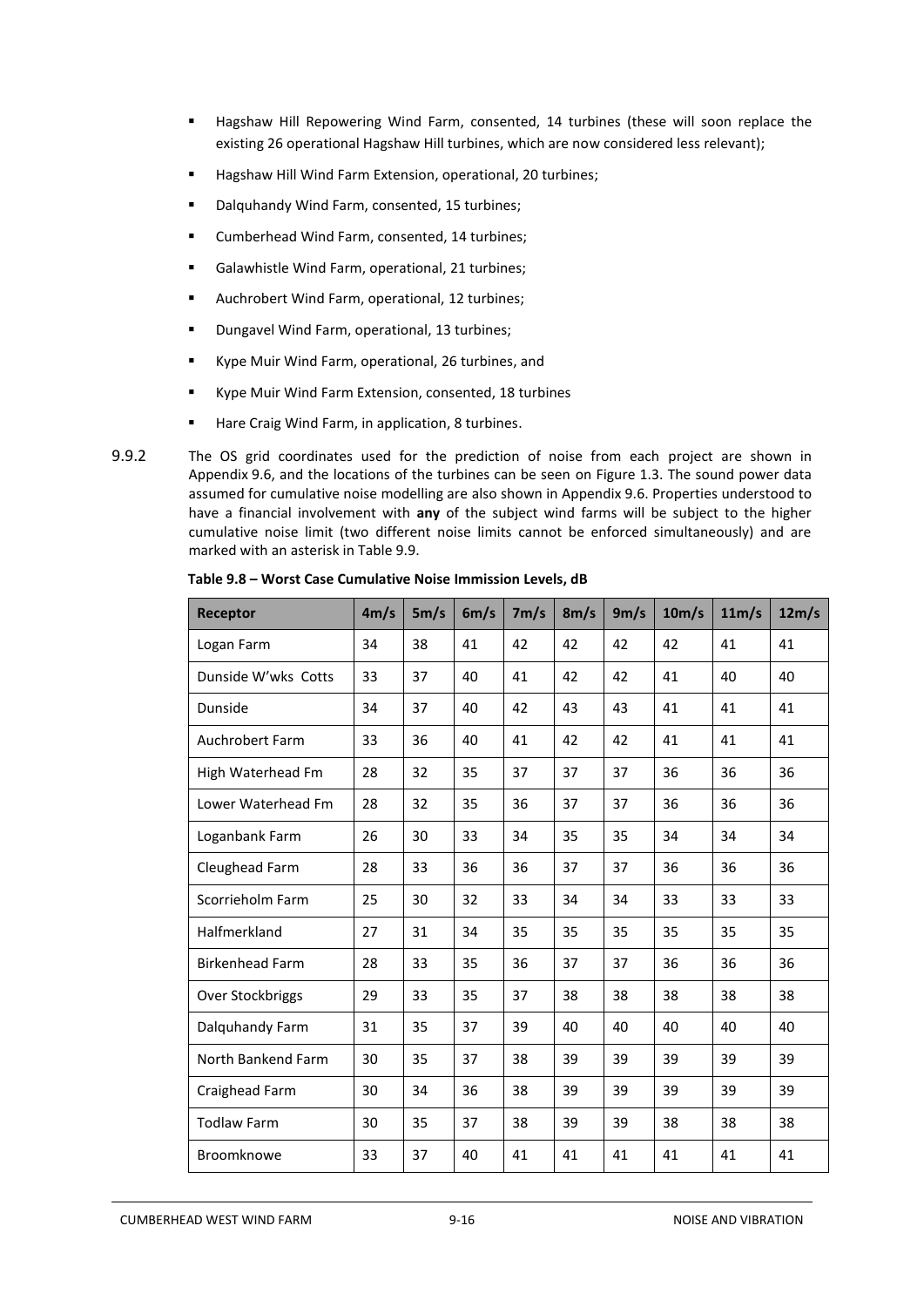| Receptor         | 4m/s | 5m/s | 6m/s |    |    |    | $7m/s$   8m/s   9m/s   10m/s | 11m/s | 12m/s |
|------------------|------|------|------|----|----|----|------------------------------|-------|-------|
| North Cumberhead | 34   | 38   | 41   | 41 | 42 | 42 | 42                           | 42    | 42    |
| Stockhill Farm   | 34   | 38   | 40   | 42 | 43 | 43 | 43                           | 43    | 43    |

#### **Table 9.9 – Worst Case Cumulative Compliance with Noise Limits, dB**

| Receptor               | 4m/s           | 5m/s           | 6m/s           | 7m/s           | 8m/s           | 9m/s           | 10 <sub>m</sub> /s | 11m/s          | 12m/s          |
|------------------------|----------------|----------------|----------------|----------------|----------------|----------------|--------------------|----------------|----------------|
| Daytime                |                |                |                |                |                |                |                    |                |                |
| Logan Farm*            | 11             | $\overline{7}$ | 4              | 3              | 3              | 3              | 3                  | 6              | $\overline{7}$ |
| Dunside W'wks Cotts    | $\overline{7}$ | 3              | 0              | $-1$           | $-2$           | $-1$           | $\overline{2}$     | 5              | 7              |
| Dunside                | 6              | 3              | 0              | $-2$           | $-3$           | $-2$           | $\overline{2}$     | 4              | 6              |
| Auchrobert Farm*       | 12             | 9              | 5              | 4              | 3              | 3              | 4                  | 6              | $\overline{7}$ |
| High Waterhead Fm      | 12             | 8              | 5              | 3              | 3              | 4              | 7                  | 9              | 11             |
| Lower Waterhead Fm     | 12             | 8              | 5              | 4              | 3              | 4              | $\overline{7}$     | 9              | 11             |
| Loganbank Farm         | 14             | 10             | $\overline{7}$ | 6              | 5              | 6              | 9                  | 11             | 13             |
| Cleughead Farm         | 12             | $\overline{7}$ | 4              | 4              | 3              | 4              | 7                  | 9              | 11             |
| Scorrieholm Farm       | 15             | 10             | 8              | 7              | 6              | 7              | 10                 | 12             | 14             |
| Halfmerkland           | 13             | 9              | 6              | 5              | 5              | 6              | 8                  | 10             | 12             |
| <b>Birkenhead Farm</b> | 12             | $\overline{7}$ | 5              | 4              | 3              | 4              | $\overline{7}$     | 9              | 11             |
| Over Stockbriggs       | 11             | $\overline{7}$ | 5              | 3              | $\overline{2}$ | 3              | 5                  | $\overline{7}$ | 9              |
| Dalquhandy Farm        | 9              | 5              | 3              | $\mathbf{1}$   | 0              | $\mathbf{1}$   | 3                  | 5              | $\overline{7}$ |
| North Bankend Farm     | 10             | 5              | 3              | $\overline{2}$ | $\mathbf{1}$   | 2              | 4                  | 6              | 8              |
| Craighead Farm         | 10             | 6              | 4              | 2              | $\mathbf{1}$   | 2              | 4                  | 6              | 8              |
| <b>Todlaw Farm</b>     | 10             | 5              | 3              | $\overline{2}$ | $\mathbf{1}$   | $\overline{2}$ | 5                  | 7              | 9              |
| Broomknowe*            | 12             | 8              | 5              | 4              | $\overline{4}$ | $\overline{4}$ | 4                  | 6              | $\overline{7}$ |
| North Cumberhead*      | 11             | $\overline{7}$ | 4              | 4              | 3              | 3              | 3                  | 5              | 6              |
| Stockhill Farm*        | 11             | $\overline{7}$ | 5              | 3              | $\overline{2}$ | $\overline{2}$ | $\overline{2}$     | 4              | 5              |
| Night-time             |                |                |                |                |                |                |                    |                |                |
| Logan Farm*            | 11             | $\overline{7}$ | 4              | 3              | 3              | 3              | $\overline{3}$     | 4              | 4              |
| Dunside W'wks Cotts    | 10             | 6              | 3              | $\overline{2}$ | $\mathbf{1}$   | $\mathbf{1}$   | $\overline{2}$     | 3              | 3              |
| Dunside                | 9              | 6              | 3              | $\mathbf{1}$   | 0              | 0              | $\overline{2}$     | $\overline{2}$ | $\overline{2}$ |
| Auchrobert Farm*       | 12             | 9              | 5              | 4              | 3              | 3              | $\overline{4}$     | 4              | $\overline{4}$ |
| High Waterhead Fm      | 15             | 11             | 8              | 6              | 6              | 6              | $\overline{7}$     | $\overline{7}$ | $\overline{7}$ |
| Lower Waterhead Fm     | 15             | 11             | 8              | $\overline{7}$ | 6              | 6              | $\overline{7}$     | $\overline{7}$ | $\overline{7}$ |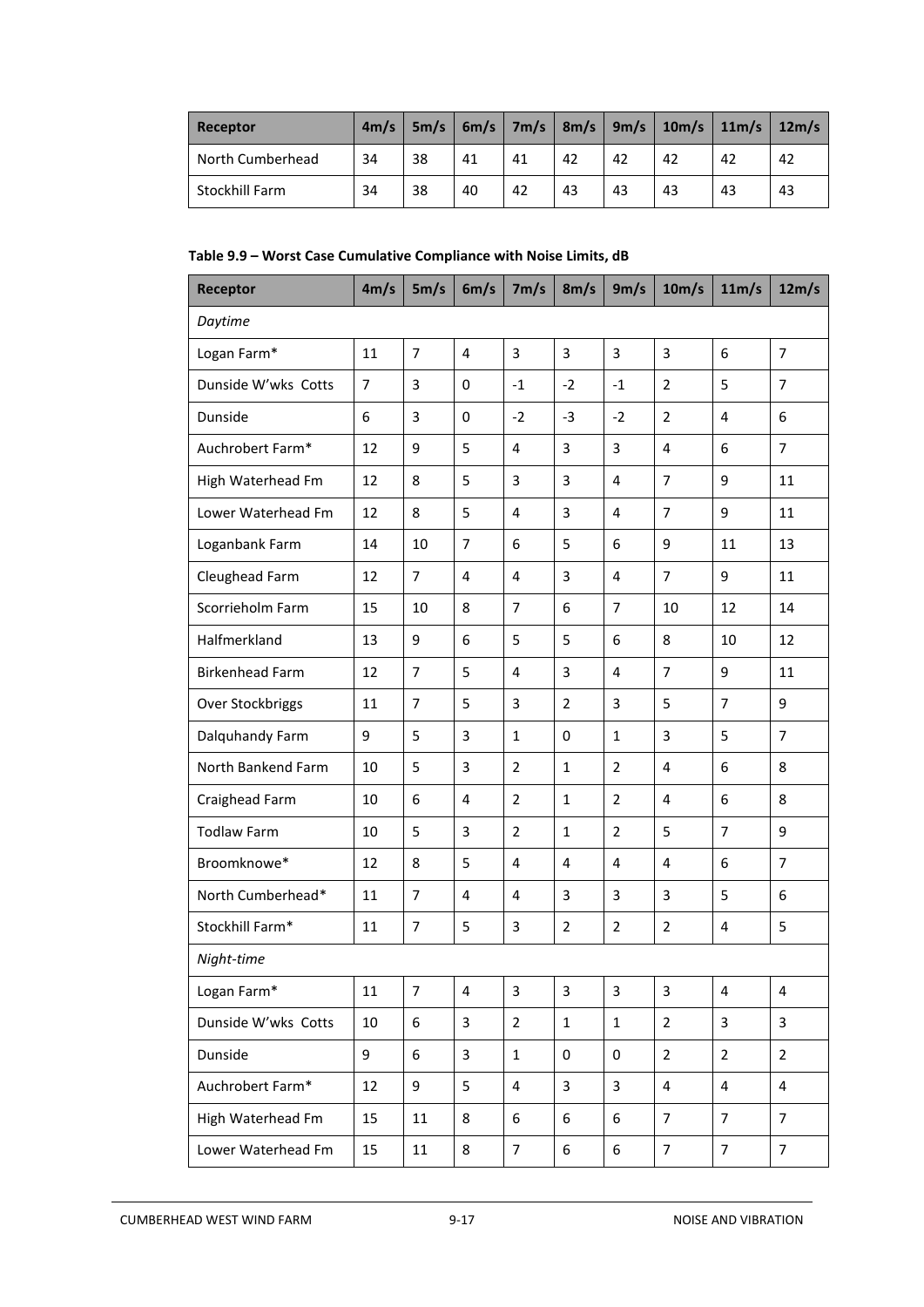| Loganbank Farm         | 17 | 13             | 10             | 9              | 8              | 8              | 9              | 9              | 9              |
|------------------------|----|----------------|----------------|----------------|----------------|----------------|----------------|----------------|----------------|
| Cleughead Farm         | 15 | 10             | 7              | $\overline{7}$ | 6              | 6              | $\overline{7}$ | $\overline{7}$ | 7              |
| Scorrieholm Farm       | 18 | 13             | 11             | 10             | 9              | 9              | 10             | 10             | 10             |
| Halfmerkland           | 16 | 12             | 9              | 8              | 8              | 8              | 8              | 8              | 8              |
| <b>Birkenhead Farm</b> | 15 | 10             | 8              | 7              | 6              | 6              | $\overline{7}$ | $\overline{7}$ | 7              |
| Over Stockbriggs       | 14 | 10             | 8              | 6              | 5              | 5              | 5              | 5              | 5              |
| Dalquhandy Farm        | 12 | 8              | 6              | 4              | 3              | 3              | 3              | 3              | 3              |
| North Bankend Farm     | 13 | 8              | 6              | 5              | 4              | 4              | 4              | 4              | 4              |
| Craighead Farm         | 13 | 9              | $\overline{7}$ | 5              | 4              | 4              | 4              | 4              | 4              |
| <b>Todlaw Farm</b>     | 13 | 8              | 6              | 5              | 4              | 4              | 5              | 5              | 5              |
| Broomknowe*            | 12 | 8              | 5              | 4              | 4              | 4              | 4              | 4              | 4              |
| North Cumberhead*      | 11 | $\overline{7}$ | 4              | 4              | 3              | 3              | 3              | 3              | 3              |
| Stockhill Farm*        | 11 | 7              | 5              | 3              | $\overline{2}$ | $\overline{2}$ | 2              | $\overline{2}$ | $\overline{2}$ |

*A negative value indicates an excess of noise immission level over the applicable limit.* 

*\* 45dB limit assumed because of financial involvement with the Proposed Development or a wind farm other than the Proposed Development*

- 9.9.3 For initial screening purposes, all turbines in the projects listed above, as well as the 21 turbines making up the Proposed Development, were regarded as a single development using various different turbine types as appropriate, and the ISO9613-2 noise prediction methodology was applied on the basis that all turbines are approximately upwind of each receptor in turn. If this approach identified any potential cumulative noise issues then a more detailed assessment could be made, taking into account wind direction.
- 9.9.4 There will be considerable screening of turbines by the landform, particularly for distant turbines. The IOA Good Practice Guide states that under these circumstances it is acceptable, and robust, to deduct 2 dB overall from the contribution of any individual turbine that is not partially or wholly visible from the receiver location.
- 9.9.5 The results of the cumulative noise predictions at the receptor locations used for the assessment, with every relevant turbine within a radius of 5 km of the proposed turbines being included, are shown to the nearest whole decibel in Table 9.8. These results are compared with the proposed noise limits for the Proposed Development in Table 9.9. This can be considered a broad brush approach to the recommendations of the IOA Good Practice Guide, and does not include the 2 dB of screening for turbinesinvisible from the location in question. No allowance is made for directivity, and every turbine was treated as if it were directly upwind of the receptor at a single point in time, which in reality would never be the case.

#### *Results and Commentary, Cumulative Noise Levels*

- 9.9.6 This broad-brush approach exaggerates the cumulative noise effects, because as can be seen from Figure 2.5, there are no receptor locations that can ever simultaneously fall downwind of every wind farm in the locality. Nevertheless, the proposed noise limits for the Proposed Development can be met under these circumstances at all but two of the receptor locations used in the present study, by all turbines listed in paragraph 9.9.1 and the Proposed Development turbines.
- 9.9.7 The predicted exceedance shown in Table 9.9, at the dwellings at Dunside Waterworks Cottages and Dunside using the broad-brush approach, is slight and would be applicable during daytime and evening hours (not at night). As noted above, the assessment approach exaggerates the cumulative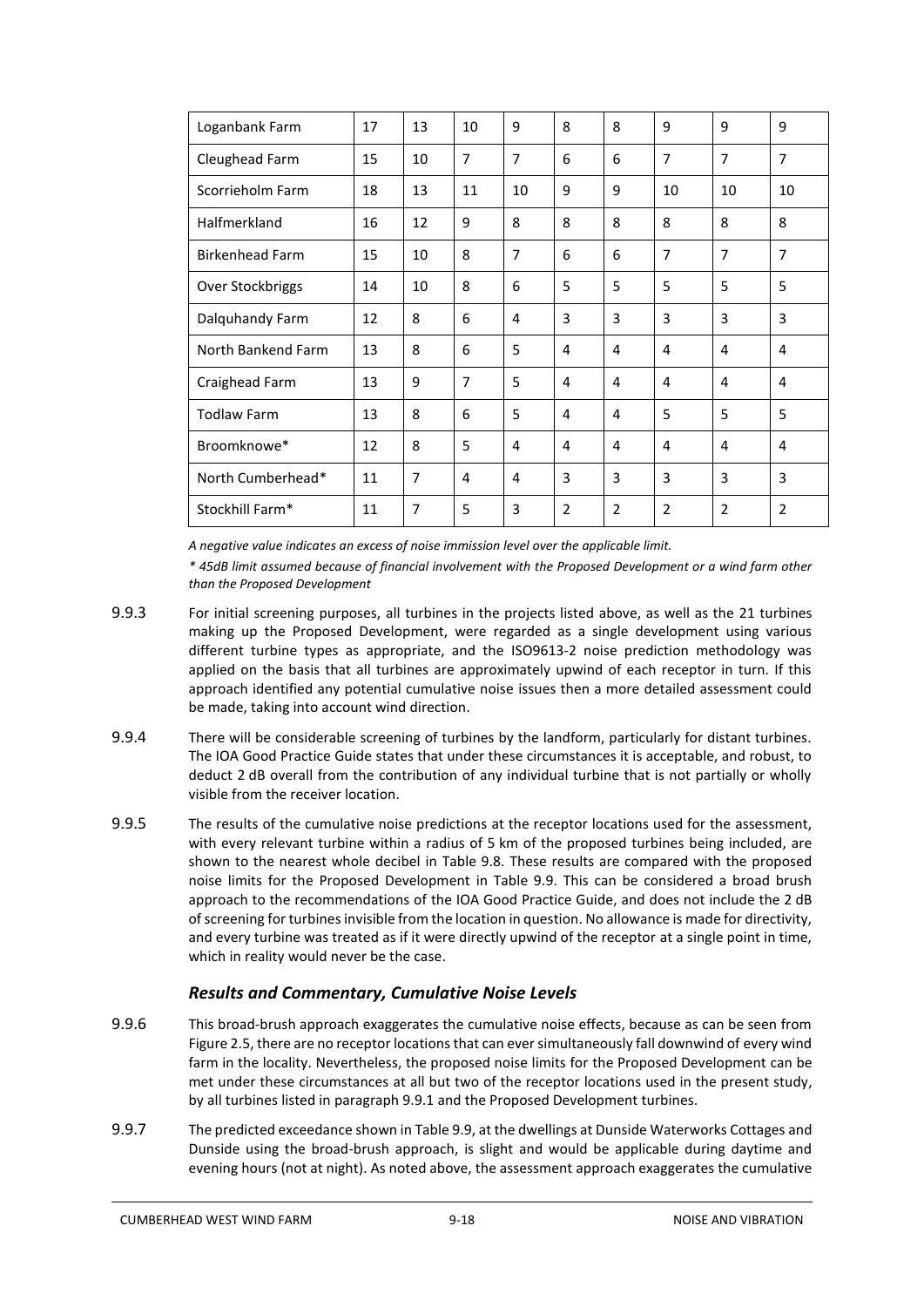effects as there are no receptor locations that can ever simultaneously fall downwind of every wind farm in the locality. The turbines with most influence over the noise immission levels at the Dunside locations are those in the Auchrobert Wind Farm and in the Proposed Development. These require additional study, as set out below.

- 9.9.8 The geographical relationship between the Proposed Development and the Auchrobert Wind Farm is such that when one is substantially downwind of the receptors at Dunside, the other is substantially upwind. The effect is that the worst case for noise propagation from the Proposed Development is the best case for Auchrobert, and *vice versa*. When assessing the cumulative case for the Proposed Development, it therefore follows that the noise contribution from Auchrobert at Dunside is reduced by at least 5dB. There will also be a reduction in noise propagation from the Kype Muir Wind Farm, to which a similar argument applies.
- 9.9.9 To illustrate the effect, reducing the noise immission levels from Auchrobert (but from no other wind farm) by 5dB means that the cumulative noise immission levels at Dunside and Dunside Waterworks Cottages will be at least 1dB below the noise limits at all wind speeds and at all times of day or night. Slight further reductions in levels can be deduced when screening of the furthermost Proposed Development turbines from Dunside is taken into account.
- 9.9.10 The cumulative noise effect on local receptors is therefore considered to be **not significant**.

## <span id="page-20-0"></span>9.10 Summary

- 9.10.1 Baseline noise surveys to establish the pre-existing sound levels at selected local dwellings were not possible or required in this case, owing to the large number of existing operational wind turbines in the local area. Data from previous noise survey campaigns by the developer led to the noise limits in effect for the consented wind energy developments at neighbouring sites and these limits provide a noise immission budget within which the Proposed Development must also operate, in accordance with best practice guidance. The noise immission levels at local noise-sensitive locations were calculated using internationally recognised prediction methods and the robust results were then compared with the relevant noise limits. The design of the Proposed Development was found to be capable of meeting these limits. The significance of these effects is presented in Table 9.10. The effect on the noise environment experienced by local residents is **not significant**.
- 9.10.2 The cumulative effects of the Proposed Development, plus all relevant operational and consented wind turbines within 5 km of the proposed turbines, including the Repowered Hagshaw Hill Wind Farm, were calculated in the same way. The methodology was expected to over-predict the cumulative noise immission levels and the small excesses at a few locations over the proposed noise limits is slight, and geographical considerations mean that in practice they are not significant. The increase in noise from the Proposed Development turbines over that already occurring or likely to occur from operational and consented wind farms in the locality will be subjectively unnoticeable at most locations, and within acceptable limits. The overall effect is therefore **not significant**.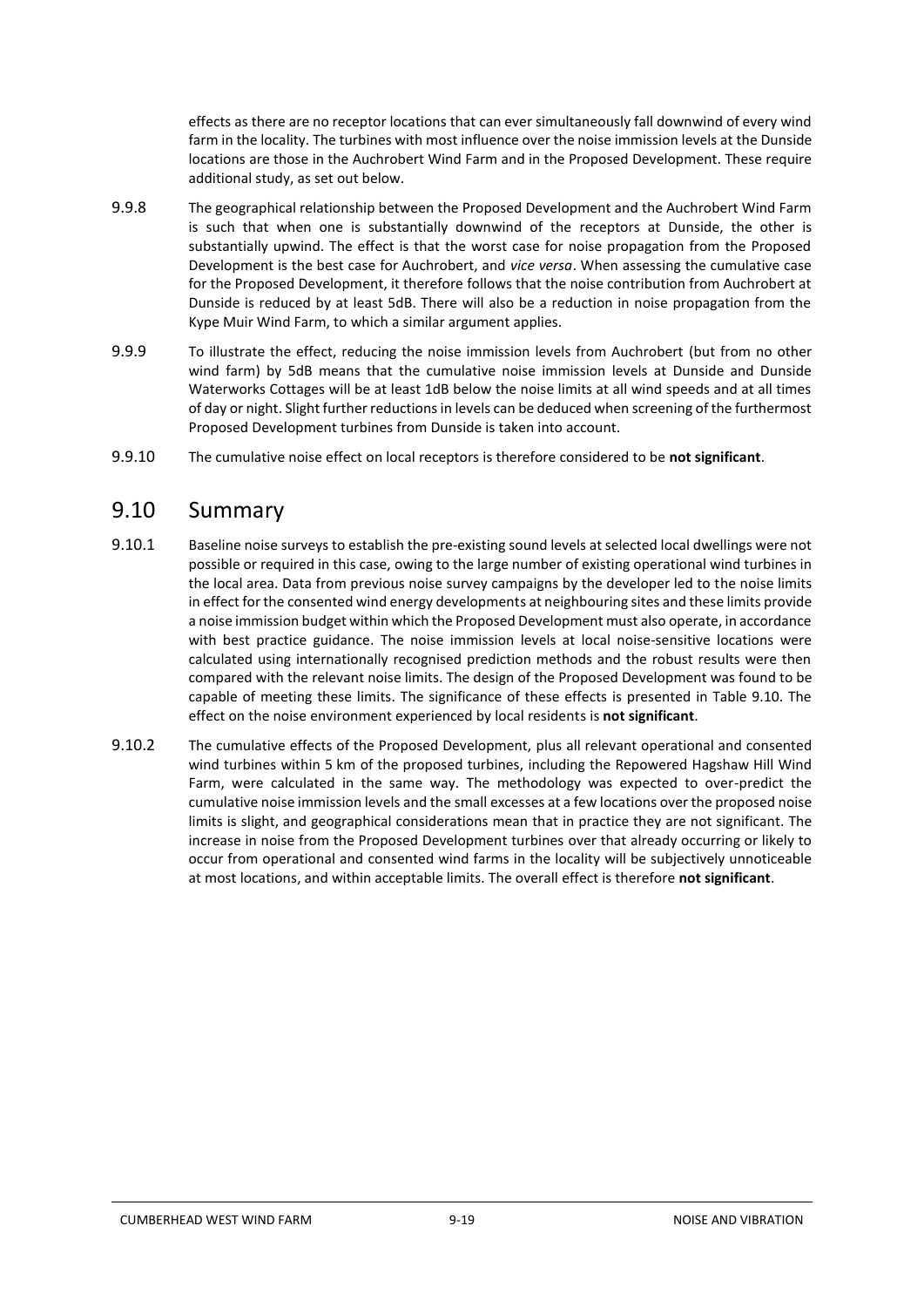#### **Table 9.10 – Summary Table**

| <b>Description of Effect</b>                                                                       | <b>Significance of Potential Effect</b> |                            | <b>Mitigation Measure</b>                                                                                                                        | <b>Significance of Residual Effect</b> |                            |  |
|----------------------------------------------------------------------------------------------------|-----------------------------------------|----------------------------|--------------------------------------------------------------------------------------------------------------------------------------------------|----------------------------------------|----------------------------|--|
|                                                                                                    | Significance                            | <b>Beneficial/ Adverse</b> |                                                                                                                                                  | Significance                           | <b>Beneficial/ Adverse</b> |  |
| Construction noise                                                                                 | Not Significant                         | Adverse                    | Control of working hours and best<br>working practices                                                                                           | Not Significant                        | Adverse                    |  |
| Operational noise from Proposed<br>Development                                                     | Not Significant                         | Adverse                    | Operational monitoring to ensure<br>compliance, with the option of selective<br>constraint of turbine operation if found to<br>be a requirement. | Not Significant                        | Adverse                    |  |
| Cumulative noise from the operation<br>of consented and proposed local wind<br>energy developments | Not Significant                         | Adverse                    | Operational monitoring to ensure<br>compliance, with the option of selective<br>constraint for the Proposed Development<br>if found necessary.   | Not Significant                        | Adverse                    |  |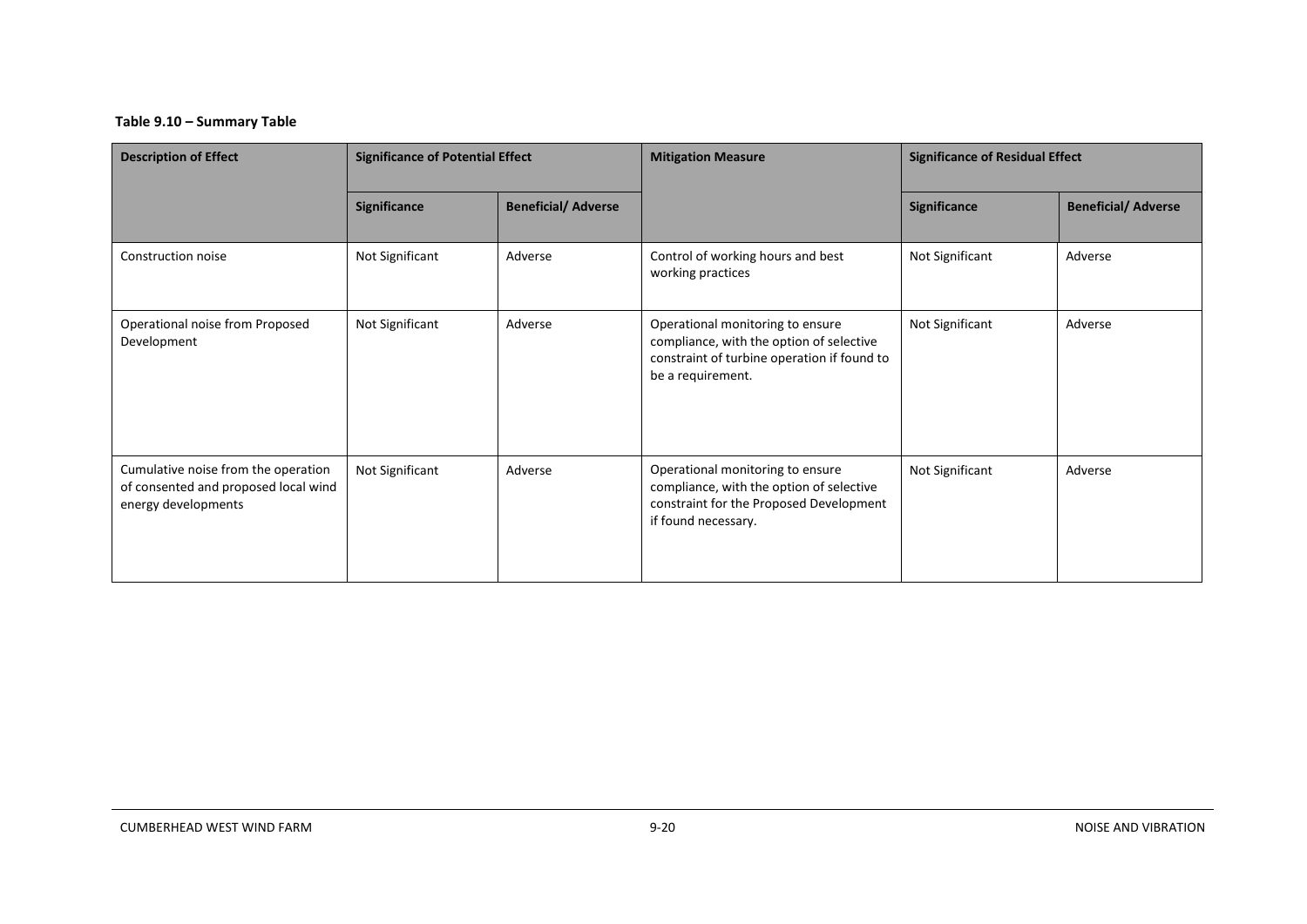# <span id="page-22-0"></span>9.11 References

The Working Group on Noise from Wind Turbines (1996). *ETSU-R-97 The Assessment and Rating of Noise from Wind Farms. Energy Technology Support Unit*, DTI.

Institute of Acoustics (2013) *A Good Practice Guide to the Application of ETSU-R-97 for the Assessment and Rating of Wind Turbine Noise*.

British Standards Institute (2009) *BS.5228-1 Code of practice for noise and vibration control on construction and open sites – Part 1: noise*. BSI.

International Standards Organisation (1996). ISO 9613-2 Acoustics - Attenuation of sound during propagation outdoors - Part 2: General method of calculation.

Bowdler D, Bullmore A, Davis R, Hayes M, Jiggins M, Leventhall G, McKenzie A (2009) Prediction and assessment of wind turbine noise. Acoustics Bulletin vol.34 no.3 pp35-37. Institute of Acoustics.

Scottish Government (2011). *Planning Advice Note 1/2011: Planning and Noise*. Available at: [http://www.gov.scot/Publications/2011/02/28153945/0.](http://www.gov.scot/Publications/2011/02/28153945/0)

UK Government (1974). *Control of Pollution Act*. HMSO